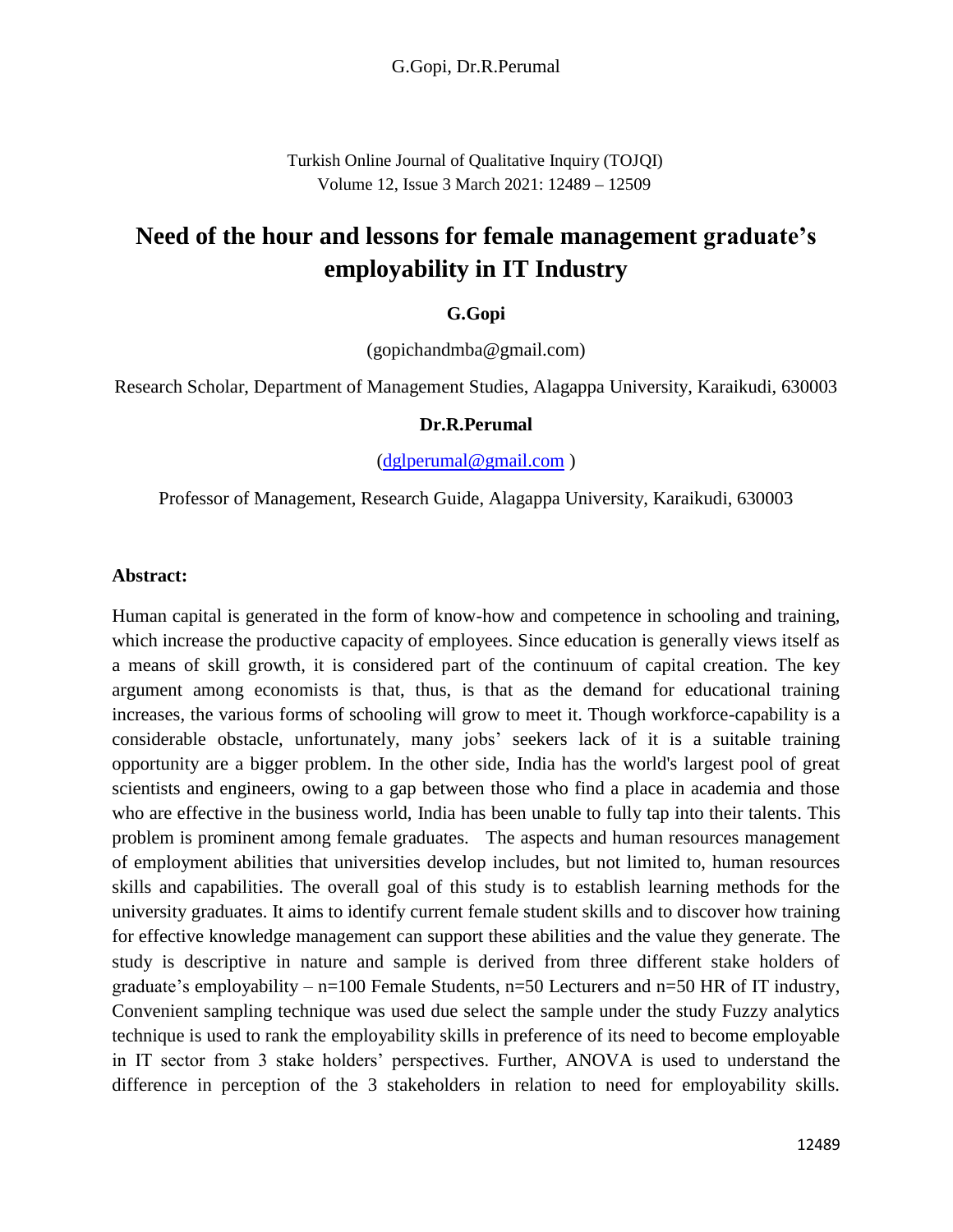Findings of the study reveal that there is a gap between the student understanding of KSA , Lecturers and perception and actual requirements of the Industry. The recruiter FAHP approach shows that skills rank top, attitudes second and Knowledge last in employability and recruiting process. The study further suggest the opportunities available for female graduate by State Government to enhance their skills and also some important insights from the recruiters are illustrated.

**Keywords:** Employability, Skills, KSA Model Management graduates, Management education

#### **1. Introduction**

Every year, millions of Indian university graduates are produced, but only about 20% of them are employed in various industries. The root of India's unemployment problem is an unemployed workforce.

Every stakeholder in society is keeping a close eye on the transition from education to employability. The main stakeholders, such as recent graduates and their parents, are looking forward to this day with bated breath. The industry is looking for highly skilled workers who can jump right in. The state's coffers need to be replenished. The consumer market desires increased purchasing power, and society as a whole seeks productive and skilled participants in this neverending quest for human progress.

With a median age of 29 years, India will overtake Japan as the world's youngest country next year. According to a recent survey conducted by SHRM (Society for Human Resource Management, an expert, convener, and thought leader on issues affecting today's evolving workplaces), millennials, or "Gen Y," will account for 50% of India's workforce by 2020, and 75% by 2025. Only having a young workforce will not suffice in reaping the benefits of this demographic advantage. We also need to assess these individuals' employability. In India, less than 25% of MBAs, 20% of engineers, and 10% of all graduates are deemed employable. Only 20% of the five million new graduates each year, according to an ASSOCHAM report, find work.

The transition from campus to office may not always be easy, owing to the disparity between what industry expects and what academia provides. Many blue-chip corporations that hire from campuses find themselves having to train new hires for four to six months before they can start working. They are attempting to complete the task left unfinished by academic institutions, namely, the delivery of productive resources. Many have even instituted tests for new trainees after only a few weeks of training.

#### **2. Need for the study**

In the last five and a half decades, the country's school management system has expanded rapidly. In both conventional and new areas, the technology has gained substantial capabilities.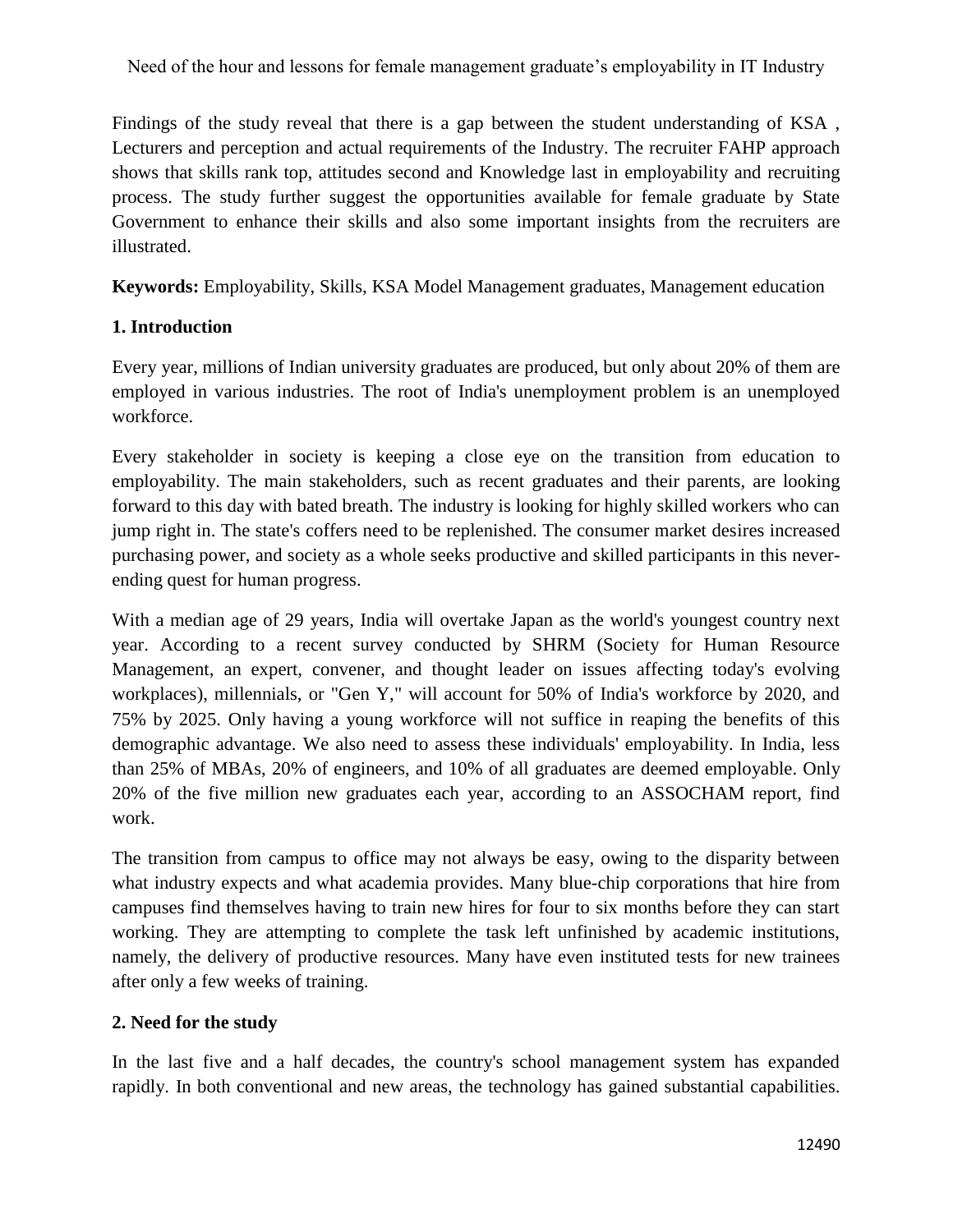The word 'spiraling economic growth' is central to technology. Even though we are talking about the rise in job openings in different industries, the quality talent on the workplace in India is shortage. Compared to employability, unemployment is a mild issue. Managers of industry agree that the expertise and productivity of the workforce should be much higher. Things such as curricula, lack of trained faculty, low standard of contents and the lack of functional test method afflict technical institutions and therefore do not have signaling benefit on the labor market. There are not necessarily the same kinds of talents in universities and business. Management professionals who are trained in business should be able to function effectively while maintaining high levels of professionalism and guide the country towards development. One part of the "promising delivery" is the success of graduates in seeking better work after completion of the programme. The preference for management education over general education stems from the expectation. This pledge is broken if many students do not find employment or are required to take low-paid positions that do not meet their qualifications. In particular, management education institutions are profoundly affected to the extent that their educational prospects are skewed. Unemployment, underemployment and stagnant wages have been the federal and state governments' main concern.

#### **3. Review of Literature**

Andrews and and Higson (2008) **<sup>1</sup>** expressed concern about "the the difference between fresh graduates' skills and abilities and demand requirements." The researchers tried to examine the attitudes and experiences regarding graduate employability in a "study of business graduates and employers in four European countries (UK, Austria, Romania and Slovenia). The students' experience of the transition from education to work was examined using five separate broad areas:

- 1. Present work situation
- 2. The Higher Education Picture
- 3. "Job based experience"
- 4. Possession of entrepreneurship skills and competences
- 5. Importance of interpersonal contact and other skills

Three main themes, namely "business-specific issues (hard-business-related skills)," "interpersonal skills (soft business-related skills)" and "work-based learning" emerged from research on different components of graduate employability. The employers' experience as well as the students is strikingly close in relation to the soft and hard skills. Everyone decided to develop high-level discipline-specific competencies synthesized with interpersonal and communication skills. Both accepted that the high degree of business knowledge without verbal communication skills is incomplete.

In their studies on Technical and Vocational Training Centers in Malaysia, **Kazilan et al (2009 ) 2** reported that "there is a substantial gap between employability sills and the field of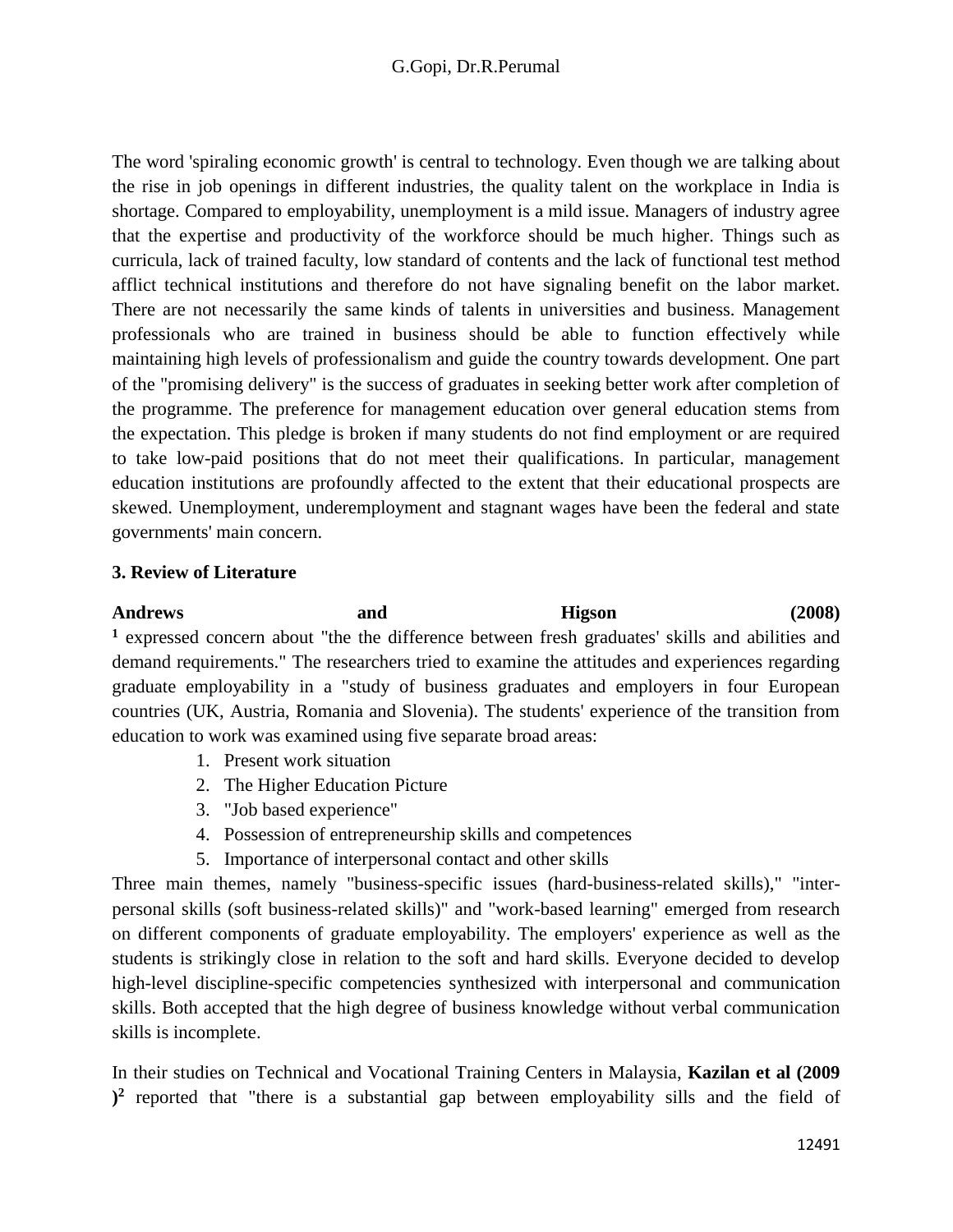specialization." As described above, "employability skill is a non-technical skill consisting of employer-needed characteristics." The skills are needed according to job specification regardless of form of company, size and occupation process. As reported by employers, trainees typically take duration of at least one semester to develop trust and competence in their career. Employability skills of students are at a moderate level that needs to be strengthened. "Mathematics" has a very poor mean score in terms of fundamental skills. Simple mathematical skills are required for competencies such as basic calculation. Reasoning is significantly poor in order amongst thinking skills. Decision making is the highest mean score among thought skills, and integrity was getting the highest mean score among personal values. The lowest mean score among "machine and technology skills" was software application to mission. There was a significant contrast between the "employability skills" and the field of research. "No substantial association between employability skills and the post-studies strategy has been identified." Students who possessed mild employability abilities preferred to work and research. It has been found that female students are more skilful than males. Students who completed their industrial training "showed no higher employability abilities than those who did not undergo the school."

**Padmini** (2012)<sup>3</sup> identified the disparity that exists in the skills that are taught at the college and universities with that demanded by the industry. High level of unemployment and underemployment or low income has become an area of deep concern for the state and central government. As found in the study more than 80% engineering students do not meet the required key employability skills namely communication, problem solving skills and technical skills. The study of "Employability Skill Index" conducted by Purple Leap stated that more than 80% Andhra students do not have required "communication skills and problem-solving skills". Nearly 70% students are below the employability criteria of Technical skills. It was also found that 25% of the students at the rejected level bracket may be trained and upgraded and brought into employable pool. The author elucidated the state government initiative taken in the form of Jawahar Knowledge Centres (JKC) which provides a finishing school program for six months. The said program is offered free of cost and is located at semi urban and rural areas aiming the tribal and backward class people. The initiative has witnessed 8-28% growth in employment rate among the engineering Post Graduates from tier II and tier III towns.

**Tharunya and Kottawatta (2014)<sup>4</sup>** revealed that there is a considerable skill gap pertaining to under Graduates with regard to most important employability skills. In a study of Human Resource Management (HRM) Post Graduates in Sri Lanka the researchers tried to identify the required employability skills from the view point of the Post Graduates and employers. Data sample was collected from manufacturing and service industry. There was obvious variance in the requirement of employability skills in the two industries. Both highlighted on the importance of collaboration between the HEI"s and industry for providing work experience, development of curriculum, addressing employability skills and ease of placement. Communication skill was identified as "the most important employability skill" in both groups keeping learning skill in the second position. Similar credit was given to "adaptation skills, problem solving skills and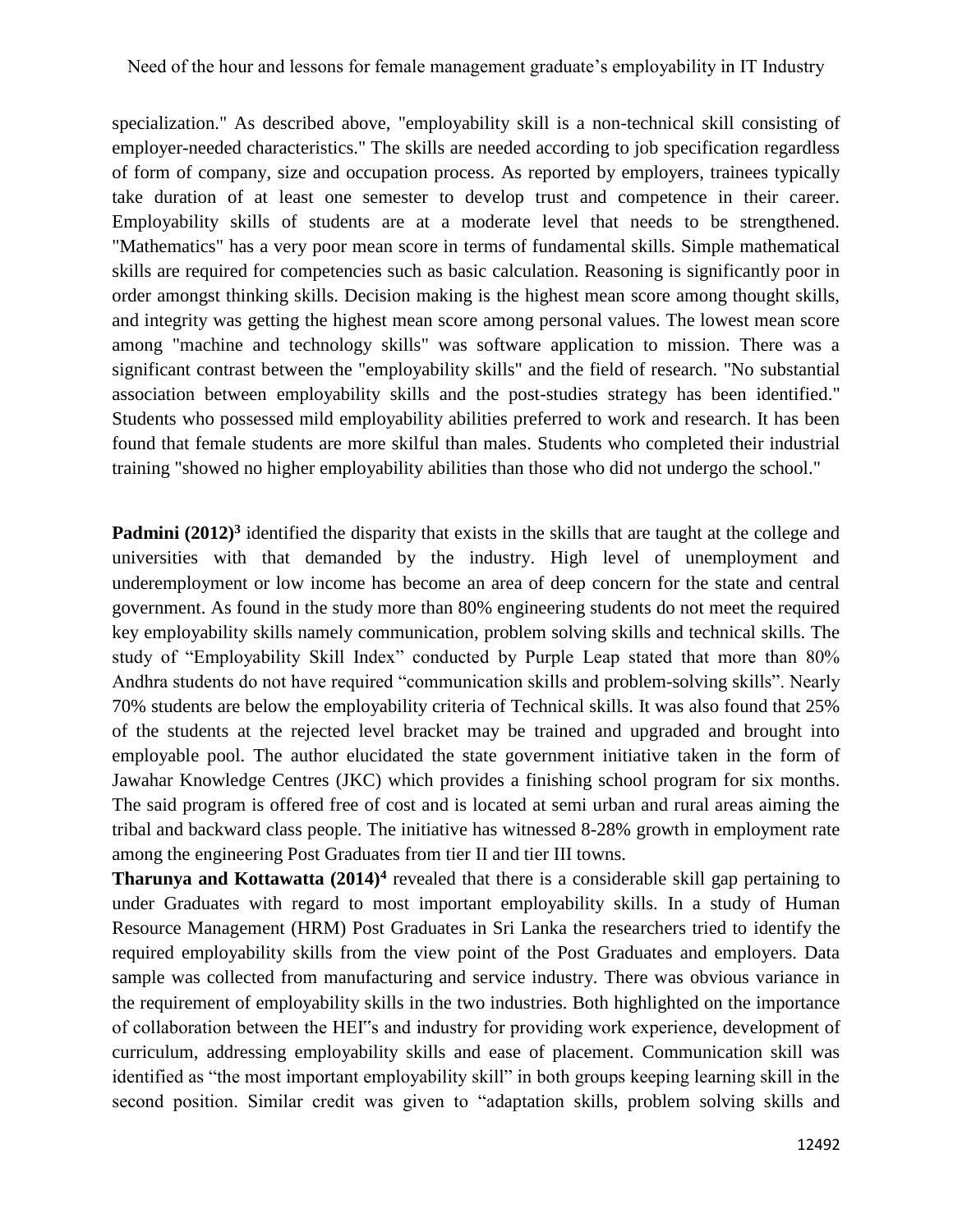information skill". Skill gap was identified in communication skills, learning skills and problemsolving skills. Employers stressed on the importance of cultivation of employability skills of the students before entering the labour market.

**Finch et al**  $(2015)^5$  **argued that "the majority of universities cannot or will not respond to the** evolving market demand." To uplift or improve the students through activities within and outside the classroom, the highly dynamic employer needs, needed assistance and curriculum should be developed. Researchers indicated that "personality attributes are capable of predicting career success" where among the most important are "divergent thinking, intellectual curiosity, and problem-solving skills." Meta skills that include listening, communication, team work, adaptability, social flexibility, relationship management, time management, and so on are "applying the knowledge and personality tools of an individual. During the recruitment process, particular job tools related to experience, expertise and excitement are also considered. Experiential education plays a significant role in the training and achievement of graduates at the entrance stage. The research recognized "the value of four particular tools" as a possession of graduates that includes "intellect, personality, meta skills and job-specific skills."

**Wang, Jiang and Feng (2016)<sup>6</sup>** applied the Taiwan-based Analytic Hierarchy Method (AHP) to investigate the employability skills of tourism management colleges. Generic Skills took on greater significance in the analysis than professional attitude and disciplinary skills. Data obtained from three academics, five hoteliers, three theme park managers and four travel agents were analyzed using the Likert Scale and Delphi technique 5 point. A big gap was found among employers and students in the perception of professional attitude, general abilities and disciplinary skills.

**G. Gowsalya and M. Ashok Kumar (2017)<sup>7</sup>** conducted a study among 500 students, identified 14 major skill areas and highlighted a few skills like effective communication, listening and learning, problem identification and problem solving and time management that need to be addressed immediately.

**Bhatia, S. M., & Panneer, S (2019)<sup>8</sup>** highlights the need of integrating the emotional intelligence (EI) as a key behavioral skill in the management education framework.

### **4. Objectives**

- To shed light on the employability skills that management graduates must possess.
- To study the preference of students, lecturers and HR of IT industry relative to importance of employability skills
- To discuss the state government's efforts to help management students improve their employability skills.
- To Propose how to incorporate soft skills into the curriculum to help train students for successful employability.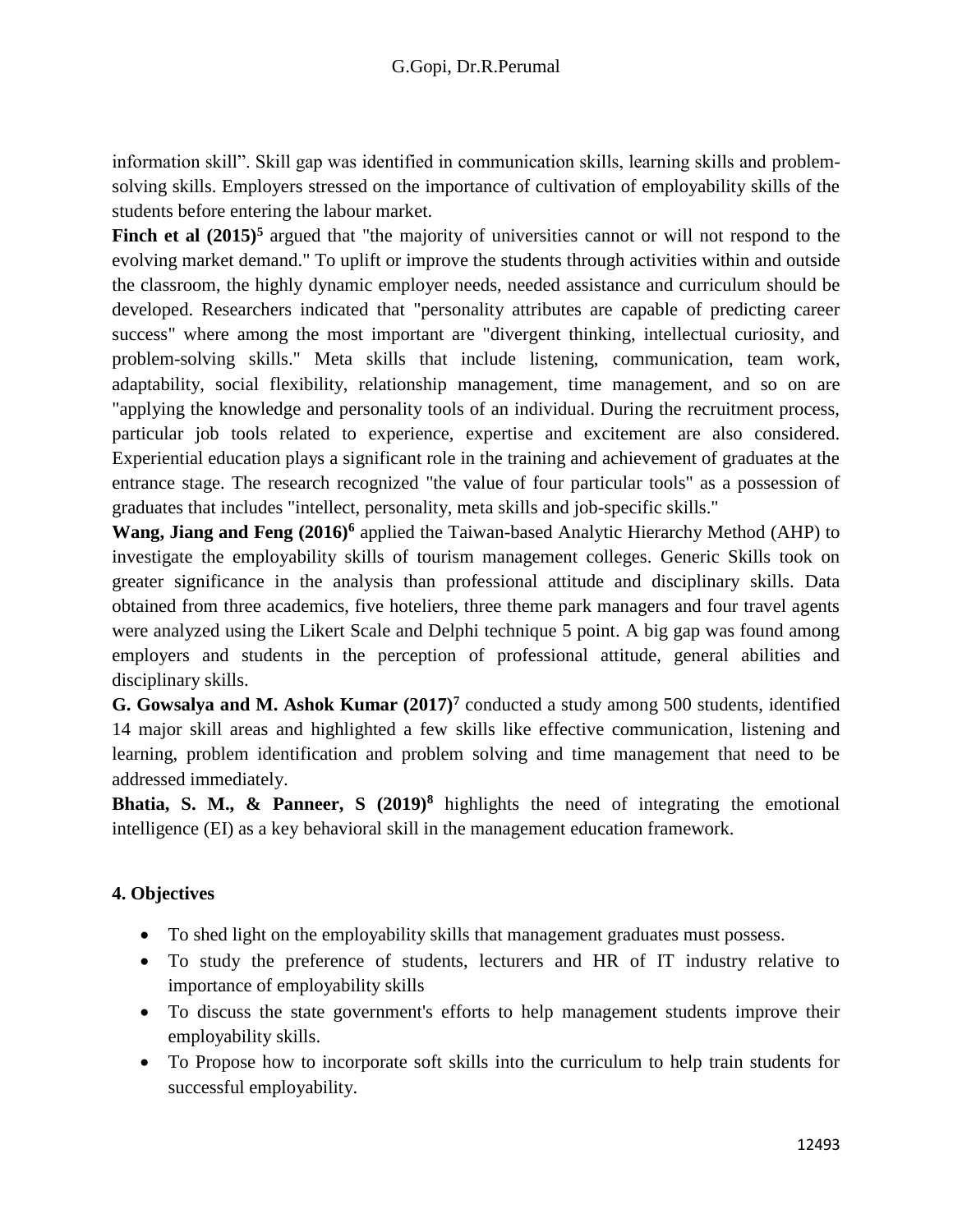## **5. Research Methodology**

| <b>Research Type</b> | Descriptive research                                                      |  |  |  |  |  |  |  |  |
|----------------------|---------------------------------------------------------------------------|--|--|--|--|--|--|--|--|
| Data collection      | Questionnaire                                                             |  |  |  |  |  |  |  |  |
| tools                | Questionnaire consisting of 3 Parts                                       |  |  |  |  |  |  |  |  |
|                      | : Information on the Demographic profile of the respondent<br>Part One    |  |  |  |  |  |  |  |  |
|                      | (Multiple choices)                                                        |  |  |  |  |  |  |  |  |
|                      | Part Three<br>: Questions related to KSA Model (LIKERT Scale-5 Points)    |  |  |  |  |  |  |  |  |
|                      |                                                                           |  |  |  |  |  |  |  |  |
| Data collection      | Interviews (Where ever possible) and Google forms                         |  |  |  |  |  |  |  |  |
| <b>Techniques</b>    |                                                                           |  |  |  |  |  |  |  |  |
| Sampling:            | Lecturers in AICTE Approved Management colleges                           |  |  |  |  |  |  |  |  |
| <b>Population</b>    | Female students in AICTE Approved Management Colleges                     |  |  |  |  |  |  |  |  |
|                      | HR of IT companies in Bangalore city                                      |  |  |  |  |  |  |  |  |
| <b>Sampling</b>      | Lecturers in AICTE Approved Management colleges                           |  |  |  |  |  |  |  |  |
| <b>Frame</b>         | Female students in AICTE Approved Management Colleges (Graduated in       |  |  |  |  |  |  |  |  |
|                      | the last 3 years – including graduates and Post graduates)                |  |  |  |  |  |  |  |  |
|                      | HR of IT companies in Bangalore city (Recruiters of IT Industry)          |  |  |  |  |  |  |  |  |
| <b>Sampling</b>      | Convenient sampling                                                       |  |  |  |  |  |  |  |  |
| <b>Technique</b>     |                                                                           |  |  |  |  |  |  |  |  |
| <b>Sample</b>        | Students: 120 Questionnaires were distributed and 100 valid responses     |  |  |  |  |  |  |  |  |
|                      | were selected for the study                                               |  |  |  |  |  |  |  |  |
|                      | Lecturers: 66 Questionnaires were distributed and 50 valid responses were |  |  |  |  |  |  |  |  |
|                      | selected for the study                                                    |  |  |  |  |  |  |  |  |
|                      | HR of IT companies: 63 Questionnaires were distributed and 50 valid       |  |  |  |  |  |  |  |  |
|                      | responses were selected for the study                                     |  |  |  |  |  |  |  |  |
| <b>Pilot Study</b>   | The questionnaire was pre tested with 10 students, lecturers and HR of IT |  |  |  |  |  |  |  |  |
|                      | and slight changes were made to the questionnaire. The Cronbach Alpha     |  |  |  |  |  |  |  |  |
|                      | was s 0.871 which is reliable measure for the questionnaire               |  |  |  |  |  |  |  |  |
| Plan<br>of           | ANOVA – SPSS Software                                                     |  |  |  |  |  |  |  |  |
| <b>Analysis</b>      | FAHP - http://www.onlineoutput.com/fuzzy-ahp-software/                    |  |  |  |  |  |  |  |  |

### **6. Discussions**

### **6.1 Demographic profile of the respondents**

#### **(a) Students**

71% students are still studying in the final year and 29% students graduated in the last 5 years, 88% students under the study are either completing or completed their graduation and 22% are either accomplishing or accomplished their Post – graduation.

#### **(b) Lecturers**

#### **Chart -1 – Demographic Profile of the lecturers under study**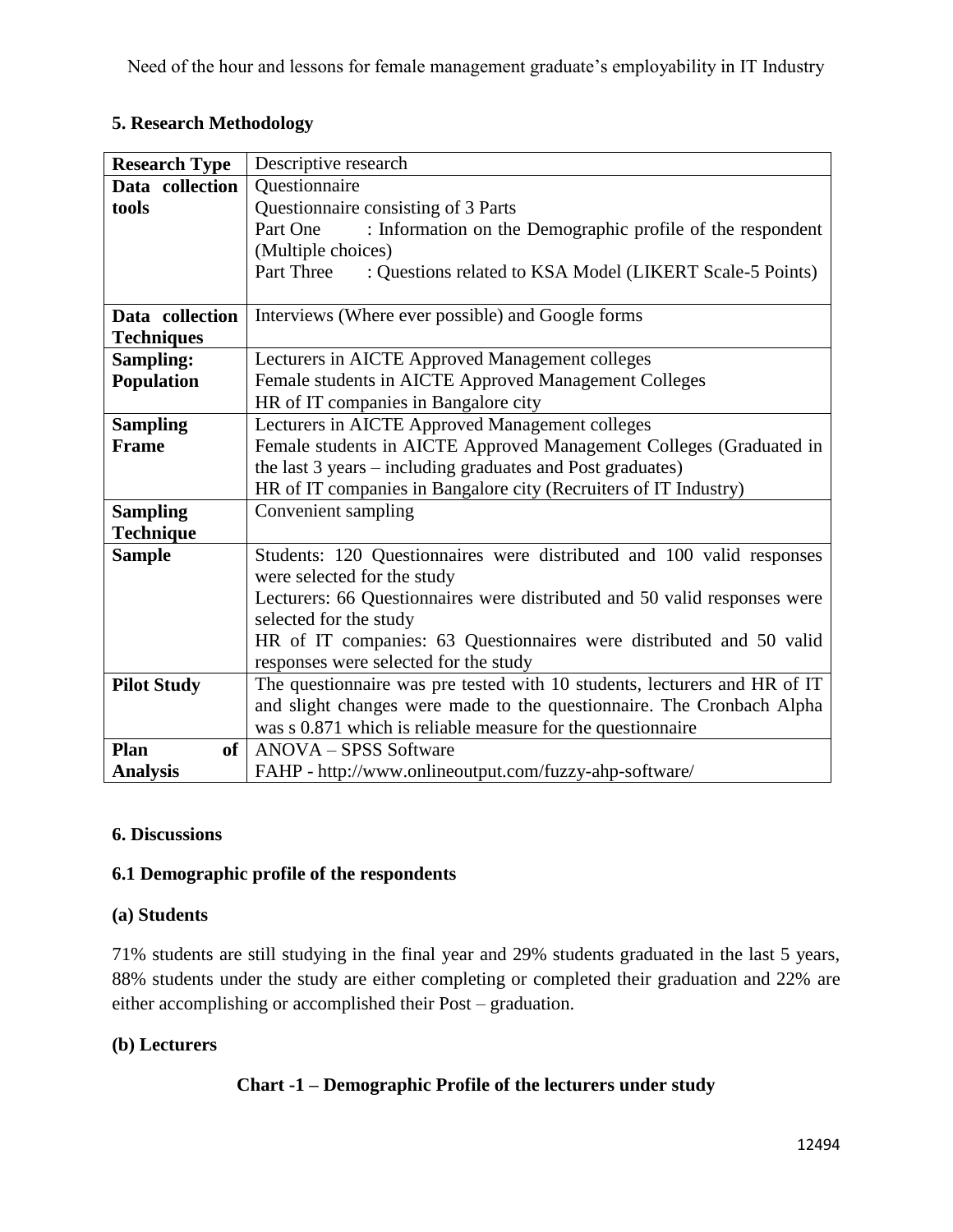

#### **(c ) HR of IT industry**





#### **6.2 Employability skills required by Management graduates**

Employability skills, according to (Robinson,2000), are "the basic skills required for having, holding, and performing well on a job."

**Sirajul Haque (2013)** the author proposed a model for employability to develop university graduates' skills and capacity and to reduce unemployment in the country. The author reviewed many secondary data sources, such as the Ministry of Humans' annual reports, the Commission on Higher Education, the human resources management academic journal, as well as the employability programmes, initiated by three countries such as Singapore, Australia and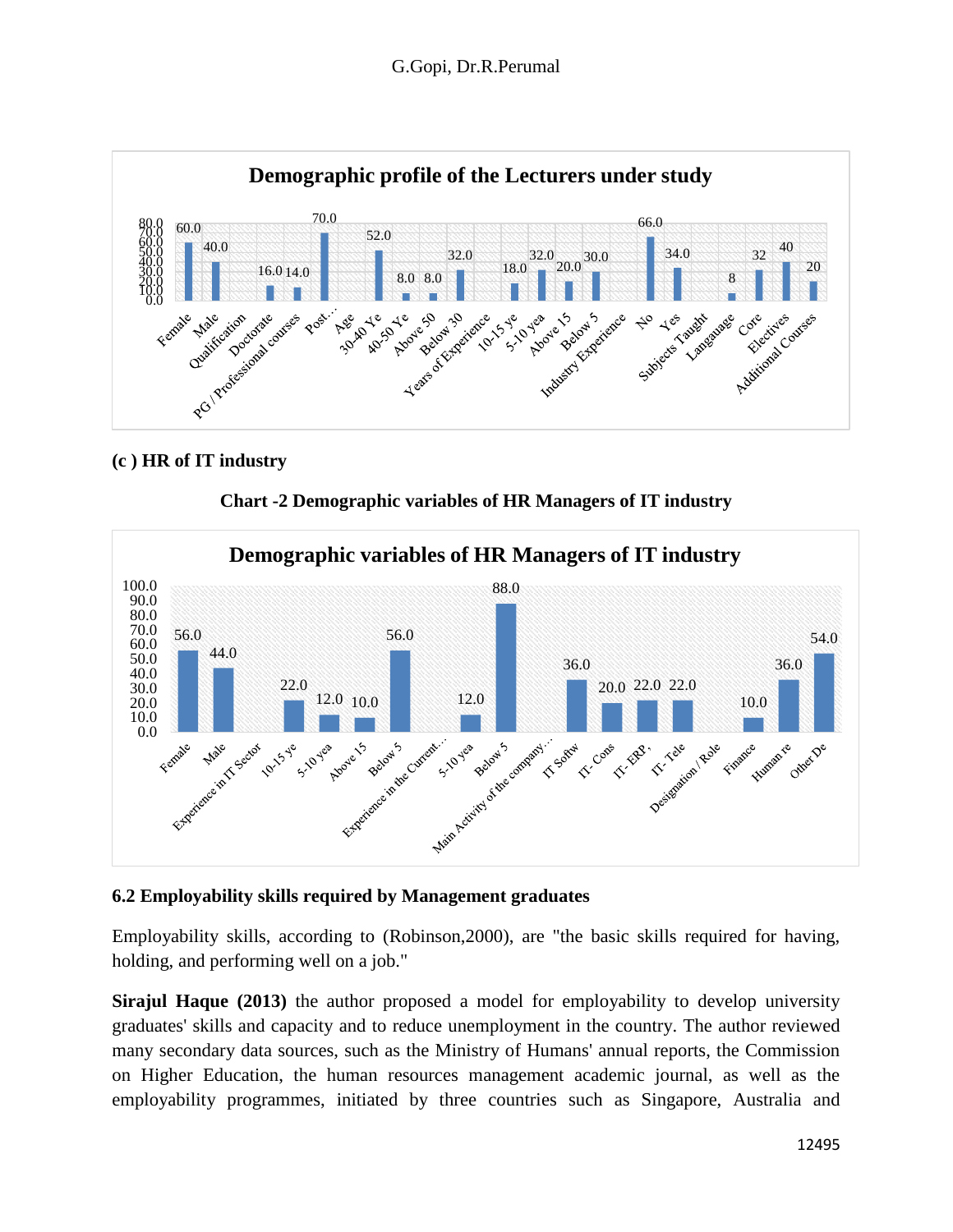Malaysia. The proposed model is based on Singapore and Malaysia's employability programmes. To implement the employability model, the author suggests that university graduates should be placed under employability after graduation. They will build on foundation skills in the first two months. They'll learn industry-specific skills for the next two months. Finally, they'll be trained for job-specific skills in the last two months. The model 's drawback is that the author has not listed any competencies as such.





#### Source: Sirajul Haque (2013)

Developing professional skills is aimed at cost savings and improving industry performance, industrial needs, and country social needs **Hassan et al, (2013)**<sup>9</sup> . In today's technology circulation, it demanded professional skills from each graduate. This is a skill that especially a Post Graduate must be mastered. Modern Post graduates need to be skilled in every aspect of soft skills and generic skills if they want to do their job as well as possible. To see how far it is needed, researchers used the following two models throughout the study

### **Figure 2 - Knowledge, Skills, and Attitude (KSA Model)**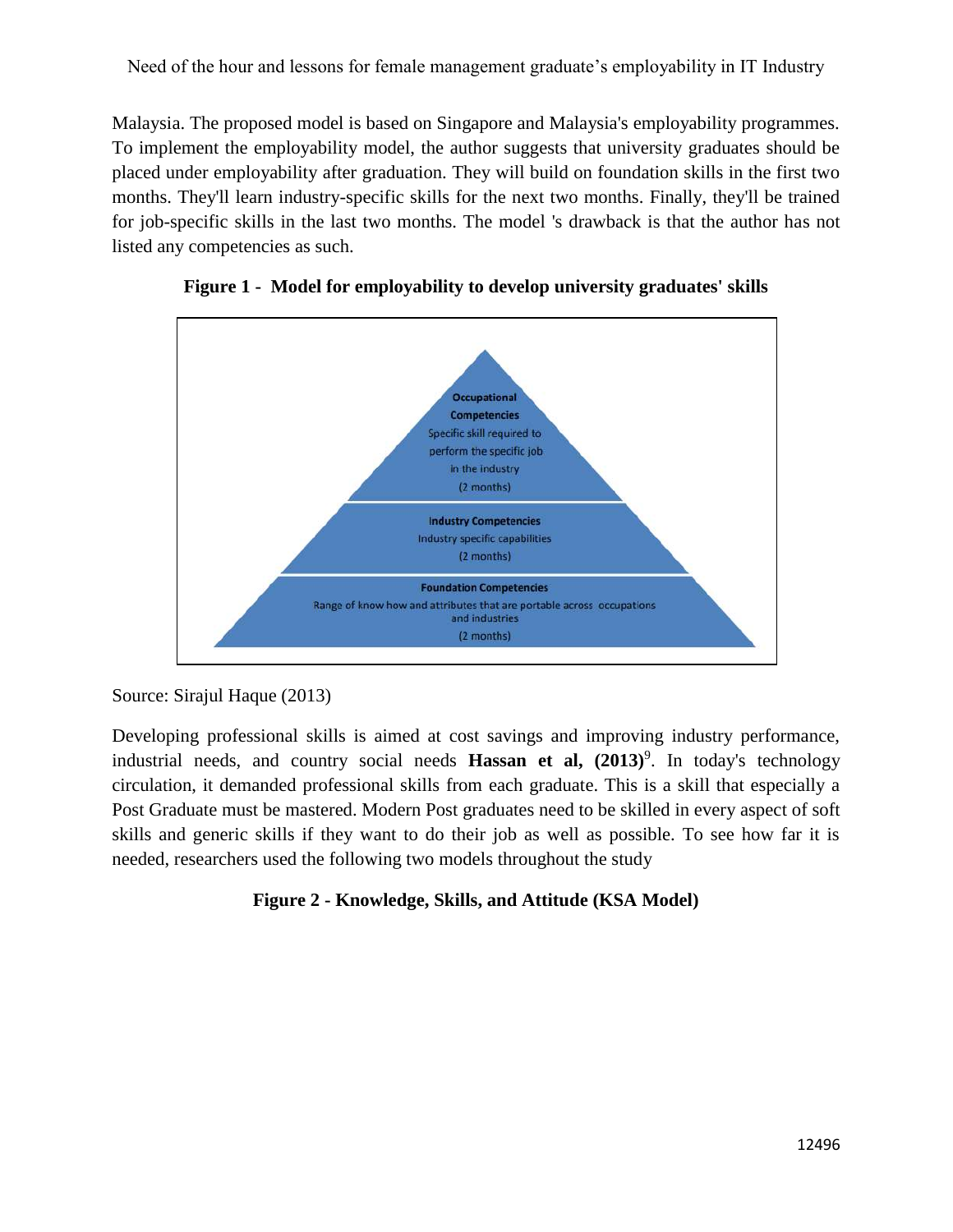

Source: Kahn et al, (2012)

The Generic Skills Model shows three elements: knowledge, skills, and attitude **Kahn et al, (2012)**<sup>10</sup>. This is a fundamental model in industry search for new workforce in all areas, including IT Industry.

#### **Descriptive statistics**

| <b>Descriptive</b><br><b>Statistics</b>                                    | <b>Students</b> |      |                   | <b>Lecturers</b> |      |                   | <b>HRIT</b> Industry |      |                   |
|----------------------------------------------------------------------------|-----------------|------|-------------------|------------------|------|-------------------|----------------------|------|-------------------|
|                                                                            | N               | Mean | Std.<br>Deviation | N                | Mean | Std.<br>Deviation | N                    | Mean | Std.<br>Deviation |
| knowledge_1 [In-<br>depth academic<br>knowledge]                           | 100             | 2.97 | 1.298             | 50               | 3.20 | 1.400             | 50                   | 3.78 | 1.556             |
| knowledge_2<br>[Depth in subject]<br>knowledge - Global<br><b>Business</b> | 100             | 3.32 | 1.294             | 50               | 3.46 | 1.446             | 50                   | 3.96 | 1.370             |
| knowledge_3<br>[Practical<br>Knowledge]                                    | 100             | 3.81 | 1.169             | 50               | 3.54 | 1.528             | 50                   | 3.98 | 1.286             |
| knowledge_4<br>[Computer and<br><b>Technical</b><br>Knowledge]             | 100             | 3.35 | 1.329             | 50               | 3.48 | 1.432             | 50                   | 3.74 | 1.259             |
| knowledge_5<br>[Knowledge about<br><b>IT</b> sector                        | 100             | 3.08 | 1.390             | 50               | 3.10 | 1.249             | 50                   | 3.98 | 1.436             |

#### **Table 1 - Descriptive statistics of opinion of students, Lecturers and IT recruiters**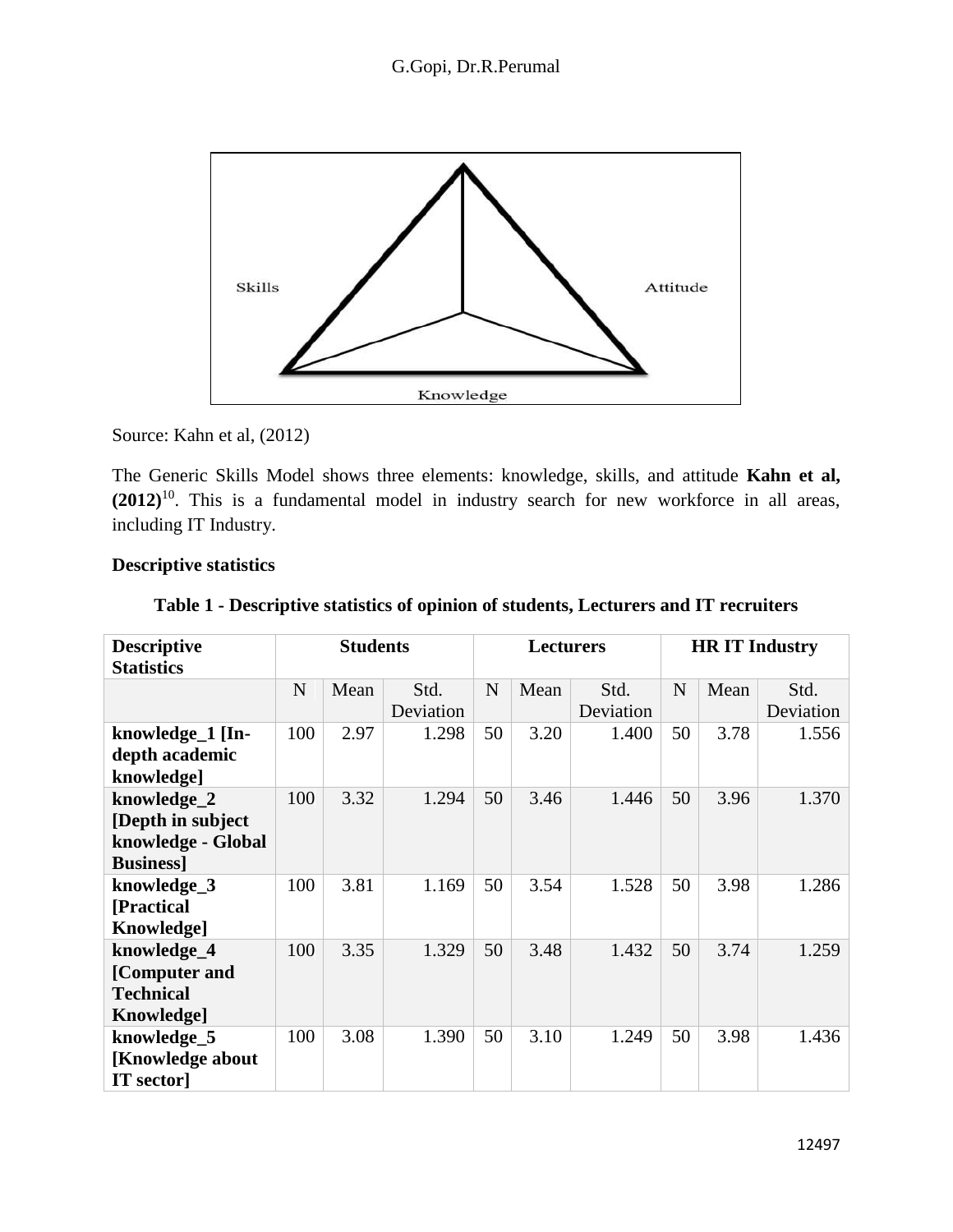| knowledge_6<br>[Mathematical<br><b>Knowledge and</b><br>aptitude level]                                | 100 | 3.17 | 1.155 | 50 | 3.12 | 1.423 | 50 | 3.90 | 1.607 |
|--------------------------------------------------------------------------------------------------------|-----|------|-------|----|------|-------|----|------|-------|
| knowledge_7<br>[Knowledge on the<br>Job and job<br>description]                                        | 100 | 3.56 | 1.217 | 50 | 3.34 | 1.394 | 50 | 3.84 | 1.315 |
| knowledge_8<br>[Knowledge about<br>the users,<br>customers and<br>clients]                             | 100 | 3.46 | 1.306 | 50 | 3.24 | 1.349 | 50 | 3.98 | 1.378 |
| knowledge_9<br>[Knowledge about<br>the company<br>vision, mission and<br>organizational<br>activities] | 100 | 3.62 | 1.441 | 50 | 3.26 | 1.291 | 50 | 3.76 | 1.349 |
| knowledge_10<br>[Knowledge on<br>research and<br>development]                                          | 100 | 3.58 | 1.249 | 50 | 3.36 | 1.453 | 50 | 4.40 | 1.309 |
| Skills_1 [Listening<br>skills]                                                                         | 100 | 3.60 | 1.326 | 50 | 3.48 | 1.488 | 50 | 4.20 | 1.355 |
| <b>Skills_2 [Decision</b><br>making skills]                                                            | 100 | 3.72 | 1.334 | 50 | 3.46 | 1.528 | 50 | 4.40 | 1.309 |
| Skills_3 [Problem<br>solving skills]                                                                   | 100 | 3.81 | 1.383 | 50 | 3.58 | 1.486 | 50 | 4.40 | 1.309 |
| Skills 4 [Team<br>Work]                                                                                | 100 | 3.82 | 1.192 | 50 | 3.50 | 1.418 | 50 | 4.30 | 1.298 |
| Skills_5<br>[Leadership Skills]                                                                        | 100 | 3.71 | 1.233 | 50 | 3.52 | 1.418 | 50 | 4.06 | 1.331 |
| Skills 6<br>[Presentation<br>skills]                                                                   | 100 | 3.76 | 1.215 | 50 | 3.58 | 1.444 | 50 | 4.04 | 1.324 |
| Skills 7<br>[Language skills]                                                                          | 100 | 3.71 | 1.266 | 50 | 3.60 | 1.370 | 50 | 4.18 | 1.273 |
| Skills_8 [Critical<br><b>Thinking skills</b> ]                                                         | 100 | 3.77 | 1.230 | 50 | 3.38 | 1.398 | 50 | 4.40 | 1.309 |
| Skills 9<br>[Communication<br>skills]                                                                  | 100 | 3.87 | 1.308 | 50 | 3.56 | 1.527 | 50 | 4.16 | 1.267 |
| Skills_10<br>[Innovative and<br>ideas]                                                                 | 100 | 3.75 | 1.329 | 50 | 3.46 | 1.581 | 50 | 4.30 | 1.298 |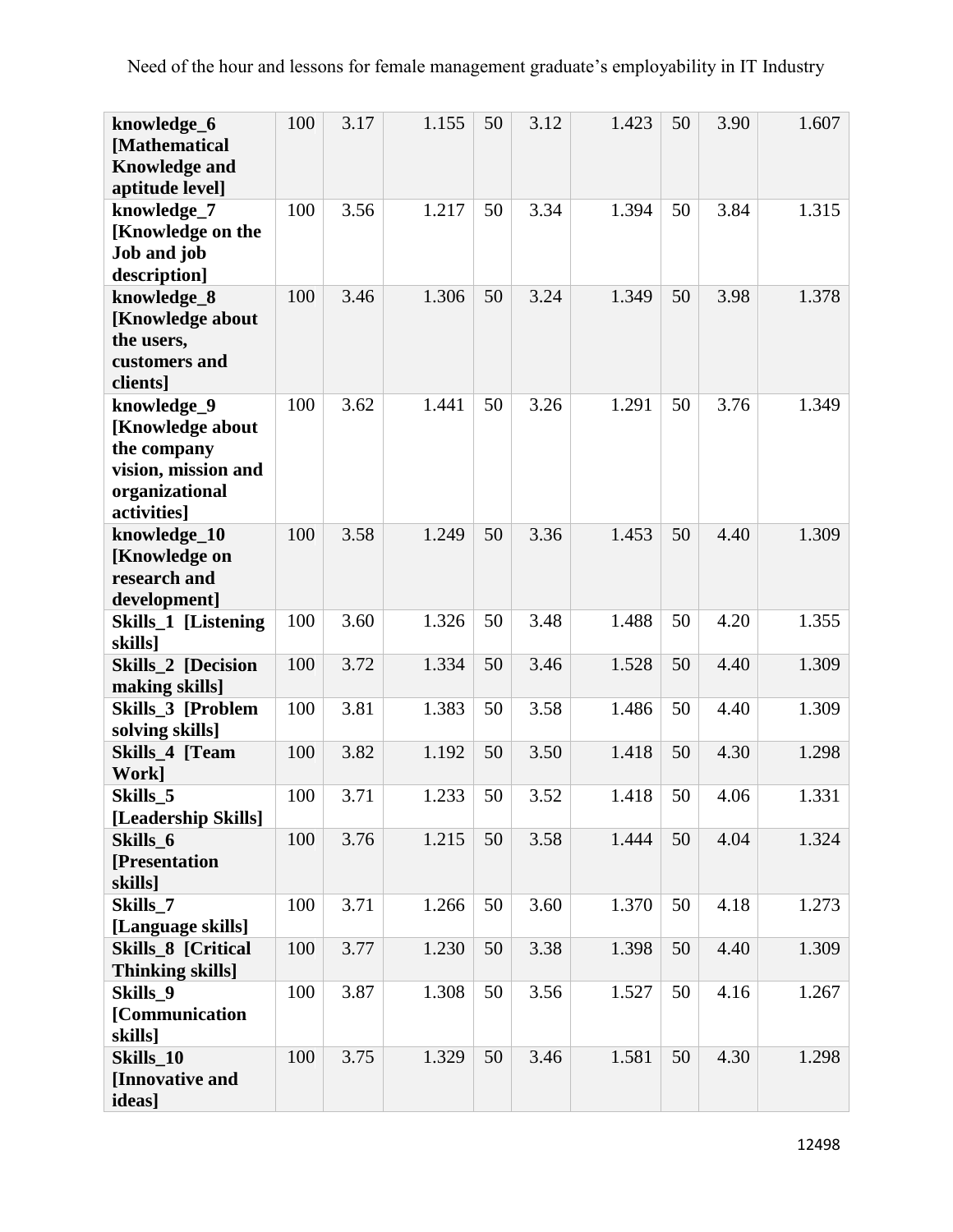| Skills_11<br>[Learning skills]                                                      | 100 | 3.83 | 1.378 | 50 | 3.48 | 1.432 | 50 | 4.30 | 1.298 |
|-------------------------------------------------------------------------------------|-----|------|-------|----|------|-------|----|------|-------|
| Skills 12<br>[Technical skills]                                                     | 100 | 3.75 | 1.201 | 50 | 3.26 | 1.496 | 50 | 4.10 | 1.329 |
| Skills 13<br>[Organization                                                          | 100 | 3.80 | 1.137 | 50 | 3.24 | 1.349 | 50 | 4.18 | 1.273 |
| skills]<br>Skills 14<br>[Negotiation skills]                                        | 100 | 3.67 | 1.181 | 50 | 3.14 | 1.309 | 50 | 4.16 | 1.267 |
| <b>Skills 15 [Desire</b><br>for achievement]                                        | 100 | 3.75 | 1.329 | 50 | 3.32 | 1.449 | 50 | 4.10 | 1.329 |
| Skills_16 [Time<br>and stress                                                       | 100 | 3.78 | 1.284 | 50 | 3.32 | 1.421 | 50 | 4.30 | 1.298 |
| management skills]<br>Skills_17 [Data<br>Analysis skills]                           | 100 | 3.71 | 1.157 | 50 | 3.10 | 1.488 | 50 | 3.96 | 1.277 |
| Skills_18 [Coding<br>and Programming]                                               | 100 | 3.46 | 1.218 | 50 | 3.14 | 1.400 | 50 | 3.96 | 1.277 |
| Skills_19 [Project<br>Management]                                                   | 100 | 3.66 | 1.233 | 50 | 3.22 | 1.375 | 50 | 4.08 | 1.322 |
| Skills_20 [Social<br><b>Media</b><br>management and<br>digital Marketing<br>skills] | 100 | 3.56 | 1.225 | 50 | 3.22 | 1.418 | 50 | 4.06 | 1.236 |
| Skills_21<br>[Technical Writing<br>and presentation<br>skills]                      | 100 | 3.62 | 1.277 | 50 | 3.24 | 1.437 | 50 | 3.96 | 1.195 |
| Skills 22 [Other<br><b>Technical Skills]</b>                                        | 100 | 3.47 | 1.367 | 50 | 3.16 | 1.405 | 50 | 3.98 | 1.286 |
| <b>Attitudes 1</b><br>[Respect for self<br>and others]                              | 100 | 3.90 | 1.396 | 50 | 3.46 | 1.446 | 50 | 4.08 | 1.322 |
| <b>Attitudes 2</b><br>[Sharing and<br>caring attitude]                              | 100 | 3.60 | 1.239 | 50 | 3.20 | 1.370 | 50 | 3.76 | 1.255 |
| Attitudes_3<br>[Honesty and<br>integrity]                                           | 100 | 3.88 | 1.289 | 50 | 3.68 | 1.421 | 50 | 3.98 | 1.286 |
| Attitudes_4<br>[Empathy]                                                            | 100 | 3.61 | 1.118 | 50 | 3.44 | 1.459 | 50 | 3.74 | 1.259 |
| <b>Attitudes_5 [Work</b><br>Ethics]                                                 | 100 | 3.81 | 1.300 | 50 | 3.54 | 1.487 | 50 | 3.76 | 1.333 |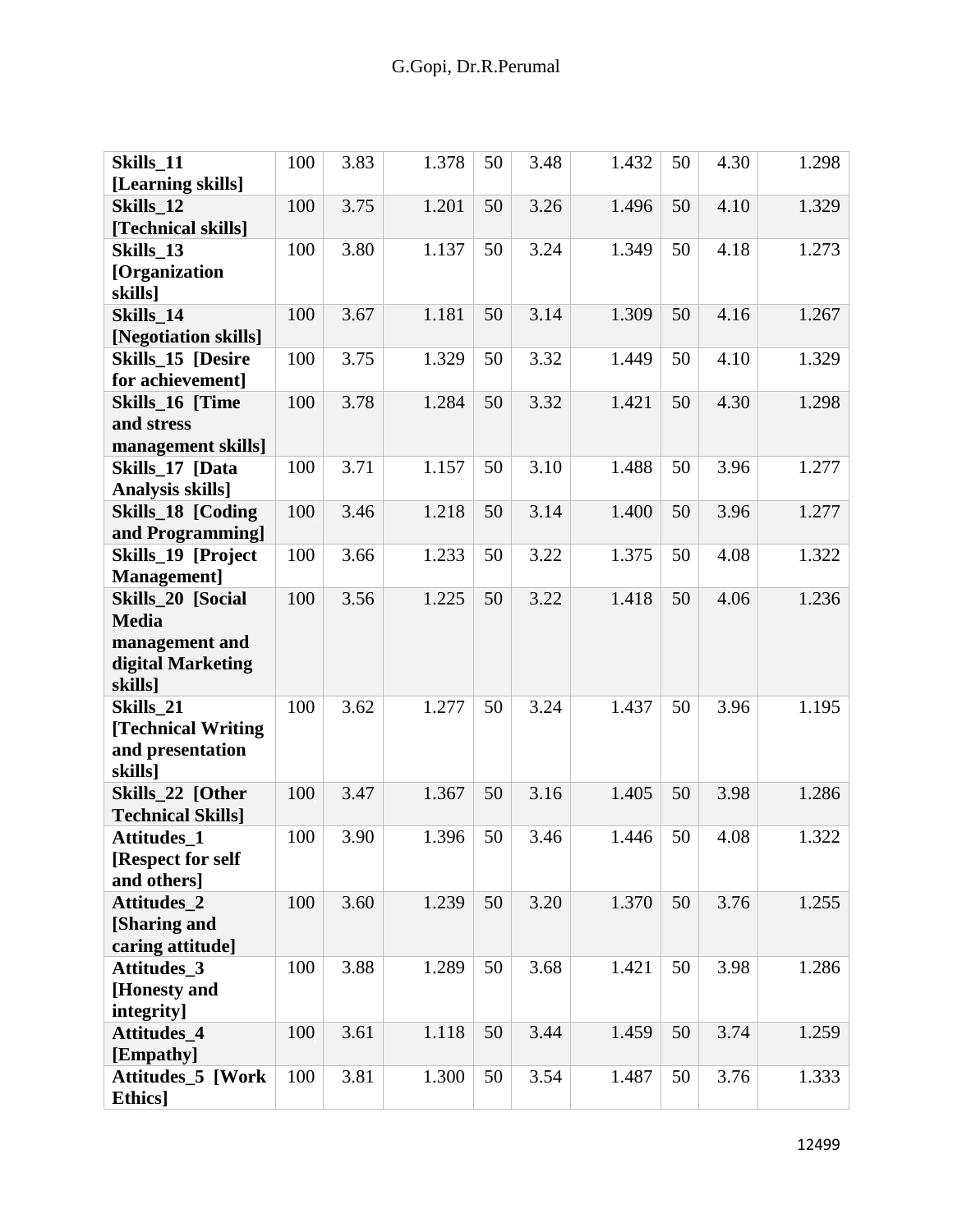| Need of the hour and lessons for female management graduate's employability in IT Industry |  |
|--------------------------------------------------------------------------------------------|--|
|--------------------------------------------------------------------------------------------|--|

| Attitudes 6 [In-<br>depth academic<br>knowledge]                                | 100 | 3.61 | 1.136 | 50 | 3.46 | 1.403 | 50 | 3.76 | 1.170 |
|---------------------------------------------------------------------------------|-----|------|-------|----|------|-------|----|------|-------|
| Attitudes_7 [Depth<br>in subject<br>knowledge - Global<br><b>Business</b> ]     | 100 | 3.68 | 1.180 | 50 | 3.42 | 1.311 | 50 | 4.06 | 1.236 |
| Attitudes_8<br>[Practical<br>Knowledge]                                         | 100 | 3.97 | 1.267 | 50 | 3.54 | 1.403 | 50 | 4.08 | 1.322 |
| <b>Attitudes 9</b><br>[Computer and<br><b>Technical</b><br>Knowledge]           | 100 | 3.77 | 1.278 | 50 | 3.44 | 1.417 | 50 | 4.18 | 1.273 |
| Attitudes_10<br>[Knowledge about<br><b>IT</b> sector]                           | 100 | 3.94 | 1.221 | 50 | 3.52 | 1.344 | 50 | 4.18 | 1.273 |
| <b>Attitudes 11</b><br>[Mathematical<br><b>Knowledge and</b><br>aptitude level] | 100 | 3.85 | 1.184 | 50 | 3.60 | 1.370 | 50 | 4.08 | 1.322 |
| <b>Attitudes 12</b><br>[Knowledge on the<br>Job and job<br>description]         | 100 | 3.69 | 1.228 | 50 | 3.52 | 1.344 | 50 | 4.06 | 1.236 |
| <b>Valid N</b> (listwise)                                                       | 100 |      |       | 50 |      |       | 50 |      |       |

By the extensive review of literature, a set of 10 knowledge statements, 22 skills and 10 attitudes were identified which are relevant to IT Industry, A Likert's scale of Strongly disagree =1 and strongly agree =5 was used. Descriptive statistics revealed that the opinions of students for all knowledge, skills and attitudes are above 3.50 except in case of In depth knowledge an Knowledge of IT sector where mean scores are below 3.00. This indicates that the students have neutral to agree range of responses. In opinion of the lecturer the mean scores are in the range of 3.00 and 4.00 indicating similar range of responses as students. It worth taking a note that the HR of IT industry have mean score of above 3.50 for knowledge and attitudes, but in case of skills they have higher importance. The mean scores are above 4.00 indicating strongly agree range of responses. The standard deviation in case of three stakeholders- The students, lecturers and HR recruiters is high for KSA indicating variation in responses from its mean.

#### **Testing of Hypothesis**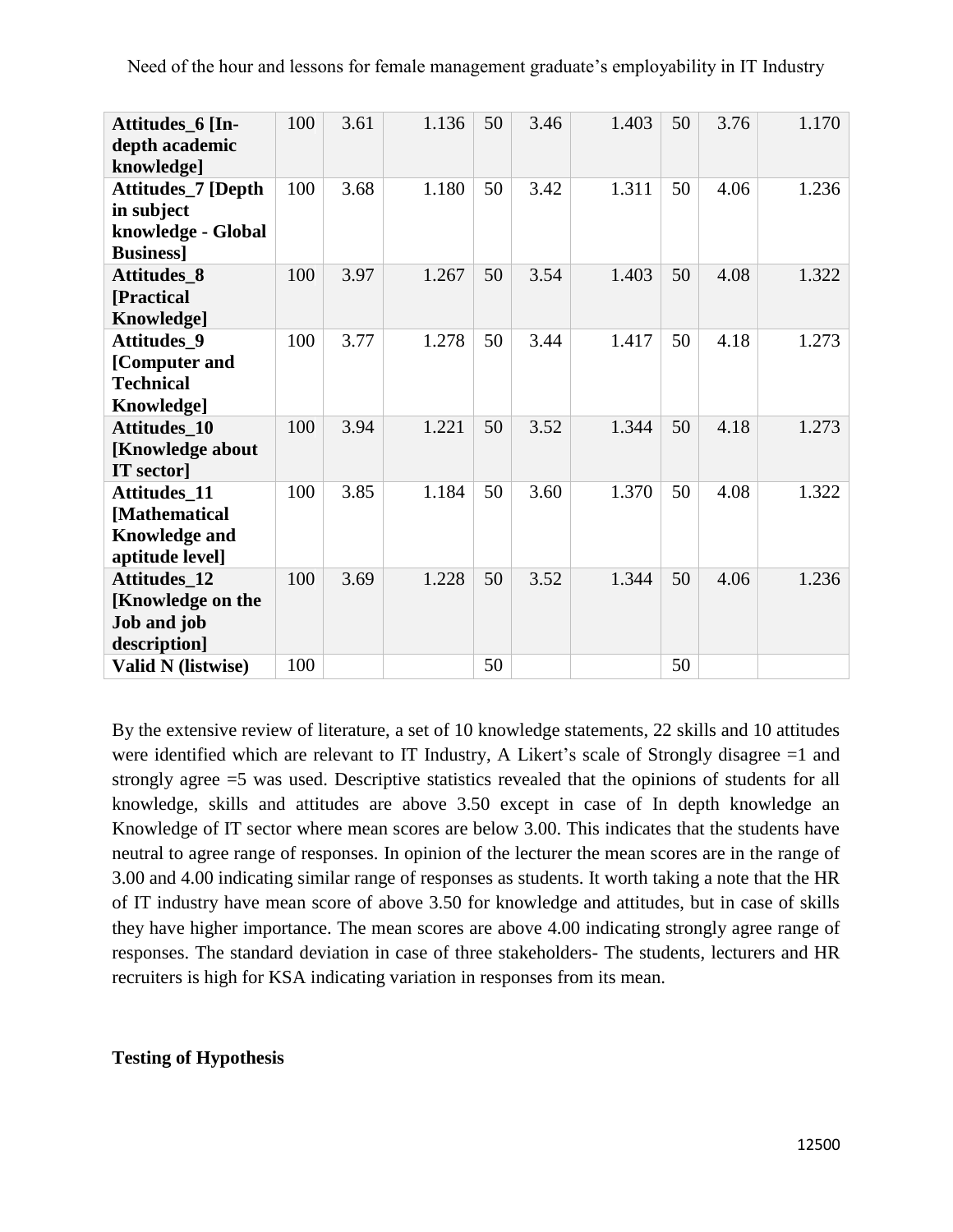## **Hypothesis 1: There is a difference in opinion of students, lecturers and HR of IT industry relative to employability skills**

#### **ANOVA**

In case of Knowledge - In-depth academic knowledge, Depth in subject knowledge - Global Business, Knowledge about IT sector, Mathematical Knowledge and aptitude level, Knowledge about the users, customers and clients, Knowledge on research and development have significant difference in opinions of the students, Lecturers and HR of IT with F statistics above 3.500 and 2,197 degrees of freedom and sig.value p<0.05. The scheffe post hoc analysis revealed that the HR of IT industry have higher mean scores for each of the above knowledge requirements as compared to the students in all knowledge requirements, also in case of Knowledge about IT sector, Mathematical Knowledge HR of IT industry have higher mean scores as compared to the students and the lecturers. The mean differences are above 0.50 which indicates that is a gap in understanding the expectation of the IT industry in terms of Knowledge by the students and Lecturers.

In case of Skills - Listening skills, Decision making skills, Problem solving skills, Team Work, Leadership Skills, Presentation skills, Language skills, Critical Thinking skills, Communication skills, Innovative and ideas, Learning skills, Technical skills, Organization skills, Negotiation skills, Desire for achievement, Time and stress management skills, Data Analysis skills, Coding and Programming, Project Management, Social Media management and digital Marketing skills, Technical Writing and presentation skills, Other Technical Skills have significant difference in opinions of the students, Lecturers and HR of IT with F statistics above 3.500 and 2,197 degrees of freedom and sig.value  $p<0.05$ . The scheffe post hoc analysis revealed that HR of IT industry have higher mean scores for skills as compared to the Lecturers. The mean differences are above 0.50 which indicates that is a gap in understanding the expectation of the IT industry in terms of skills by the Lecturers. There no much difference in opinion of HR and students, but the lecturers have perceived each of the above skills less important than the expectations of the industry.

In case of attitudes - Respect for self and others, Sharing and caring attitude, Grooming and Presentation, Enthusiasm and self Motivation, Positive Thinking have significant difference in opinions of the students, Lecturers and HR of IT with F statistics above 3.500 and 2,197 degrees of freedom and sig.value  $p<0.05$ . The scheffe post hoc analysis revealed that HR of IT industry have higher mean scores for attitudes as compared to the Lecturers. The mean differences are above 0.50 which indicates that is a gap in understanding the expectation of the IT industry in terms of student attitudes by the Lecturers. There no much difference in opinion of HR and students, but the lecturers have perceived each of the above attitudes less important than the expectations of the industry.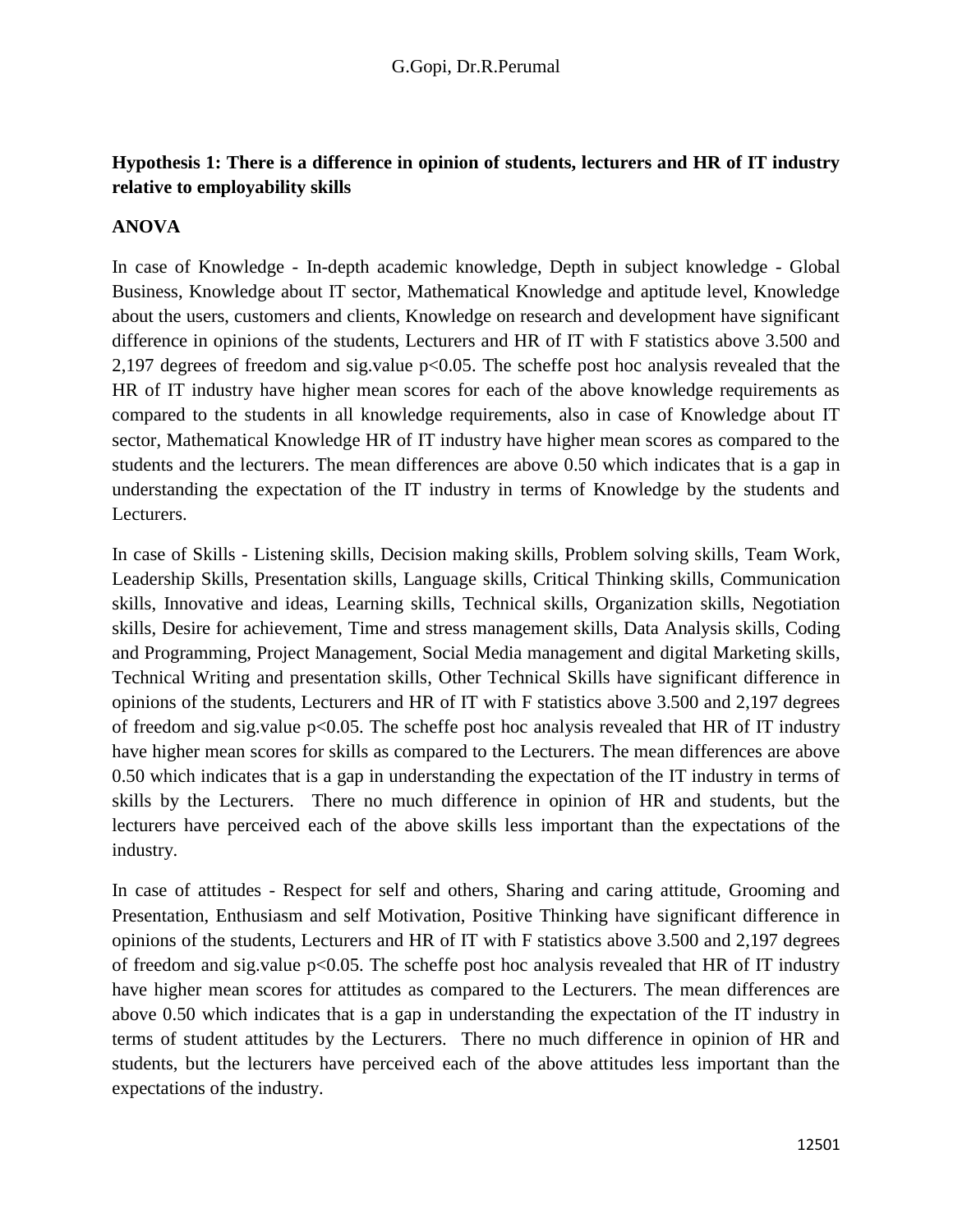Therefore, Hypothesis 1: There is a difference in opinion of students, lecturers and HR of IT industry relative to employability skills is accepted.

### **Hypothesis 2: There is a relative significance of 3 KSA Aspects for employability (Recruiter matrix)**

#### AHP approach

A widespread application in the late 1990s and early 2000s has been the rise of the analytical hierarchy process (or "hierarchy") as a statistical method for problem solving. As a result, it was discovered, the AHP approach was built by carefully analysing the structure of the problem and the actual problems administrators experience when attempting to solve it.

Although there are many requirements, the AHP approach recognizes that the magnitude of each criterion will not be identical. For example, if an HR Manager must chose between two talents, technological and organizational skills are two considerations to consider; however, these may not be equally important in the eyes of HR Recruiters. Technical abilities can be much more essential than organizational abilities, for example. Recruiters are more likely to hire the right choice if HR managers apply a weighting of 2 to technical abilities and 1 to organizational skills.

As a result, when weighing possible alternatives, weights must be assigned to the parameters to ensure that the right decision is reached. This will be self-evident. Management physicists, on the other hand, have had difficulty assigning weights until recently. The weights were assigned arbitrarily in the current analysis. The assignments become more random as the number of parameters (factors) increases.

In the present analysis, the key factors examined are divided into three levels: the first level is goal, the second level is aspect, and the third level is objective, as seen in Fig.below

#### **Figure 3 - FAHP Approach for weightage of employability skills**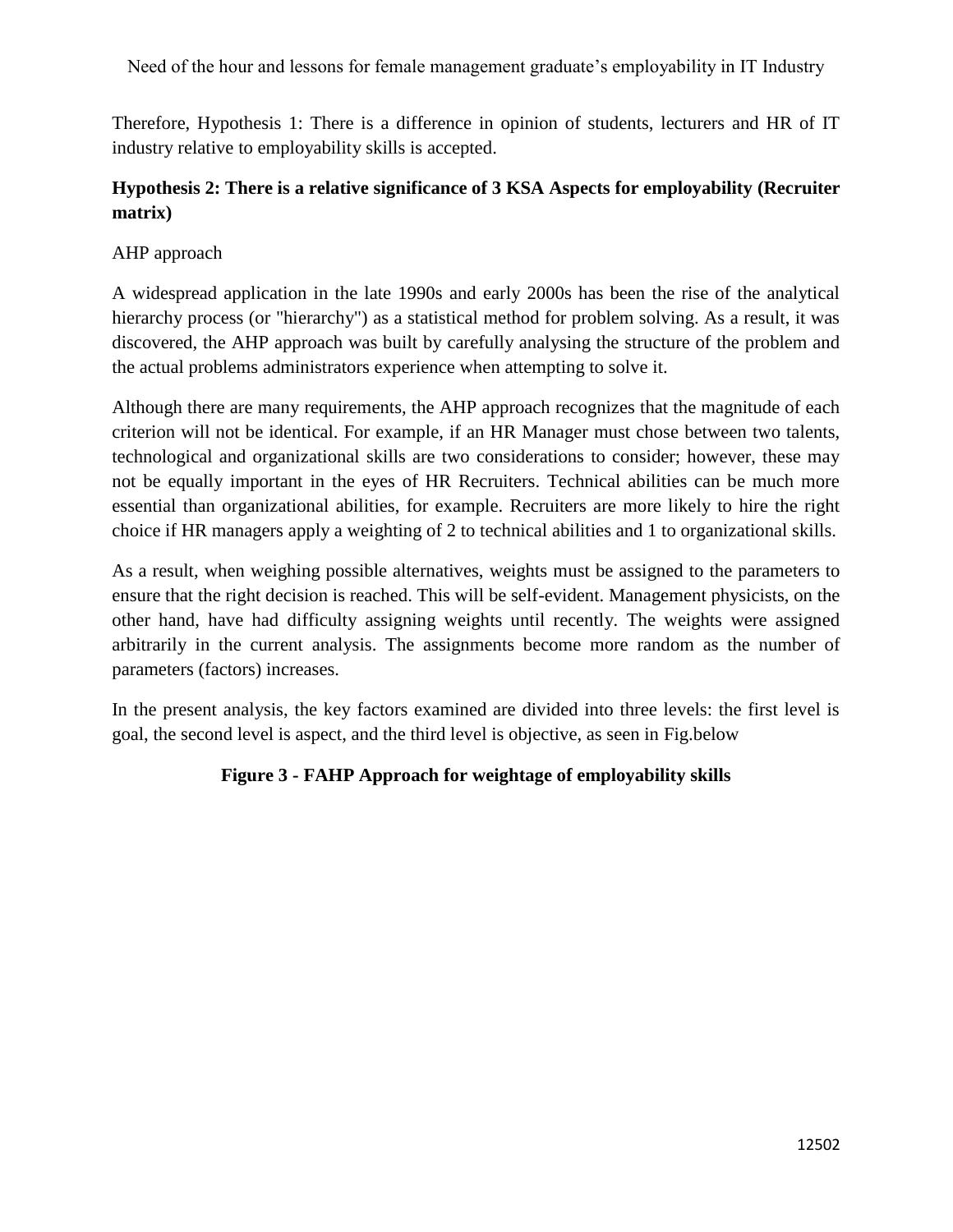

Based on research by experts, the data collected was analysed and internal consistency (CA-0.785, CR=0.799, AVE=0.544 ) was achieved. To obtain the matrix of average preference, the geometric mean was adopted. The relative weights of all aspects and goals are presented as follows:

The weight of the three considerations

The geometric mean weight of each component is shown in Table below:

#### **Table 2: Geometric mean weight**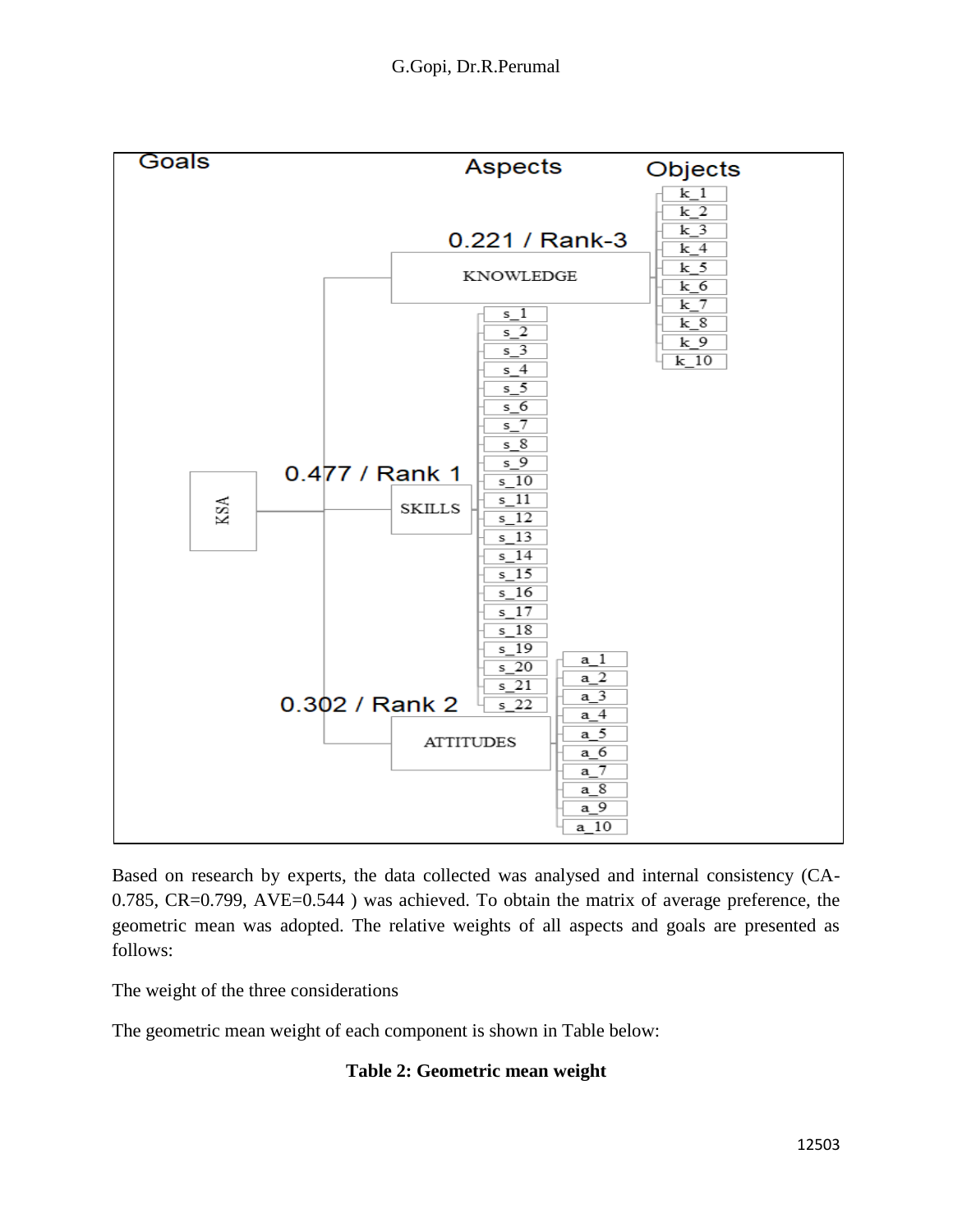|                  | Weight   Rank   C.I. |                   | C.R. |
|------------------|----------------------|-------------------|------|
| Knowledge        | 0.221                | $0.07651$ 0.08876 |      |
| <b>Skills</b>    | 0.477                |                   |      |
| <b>Attitudes</b> | 0.302                |                   |      |

The relative significance of the three aspects is listed as follows, according to Table 2 skills rank top, attitudes second and Knowledge last. The survey shows that skills are considered to be the most significant factor affecting employability with a weight of 47.7 percent, almost half of the total weight, in the process of employability. This suggests that skill set, to a large extent, influences the success of being recruited. Students will be more successful in the workplace if female graduates develop skills such as Listening skills, Decision making skills, Problem solving skills, Team Work, Leadership Skills, Presentation skills, Language skills, Critical Thinking skills, Communication skills, Innovative and ideas, Learning skills, Technical skills, Organization skills, Negotiation skills, Desire for achievement, Time and stress management skills, Data Analysis skills, Coding and Programming, Project Management, Social Media management and digital Marketing skills ,Technical Writing and presentation skills and Other Technical Skills. Attitudes of the female graduates ranked second with 30.2% weightage, indicating that a attitudes such as Respect for self and other, Sharing and caring attitude, Honesty and integrity, Empathy, Work Ethics, Valuing Diversity and Differences, Grooming and Presentation, Self-confidence and dedication, Enthusiasm and self-Motivation , Positive Thinking, Professionalism and Independence also plays an important role in facilitating the success of recruitment , in addition to Skills.

That last place in the ranking of knowledge (22.1%) does not mean that it is unimportant, but means that it plays a minor role, weak to explain the whole employability process. Student Knowledge is an incentive, but other factors could change, disappear, or be replaced. In order to facilitate the success of women's employability, it is not knowledge but superior skills. Skills are the most significant factor in the employability success, among all variables

## **6.2 Government initiatives for Management students**

Karnataka's government excels in the education field, which includes school, college, and technical education. The KSDA is searching for ways to transform Karnataka's capacity growth and job environment. Our key mission is to fill the divide between current education and skill training and to develop the atmosphere for Karnataka's youth. Via business organizations and industry, the KSDA will study the professional workforce needs of industries. Through CSR funding and other sources interested in skilling Karnataka's youth and people, the KSDA will look into ways to strengthen and implement skill development that leads to employment. The KSDA will also look at entrepreneurship and rural work, as well as establishing guidelines and methodologies for implementation. Women's skilling and employment will be explored by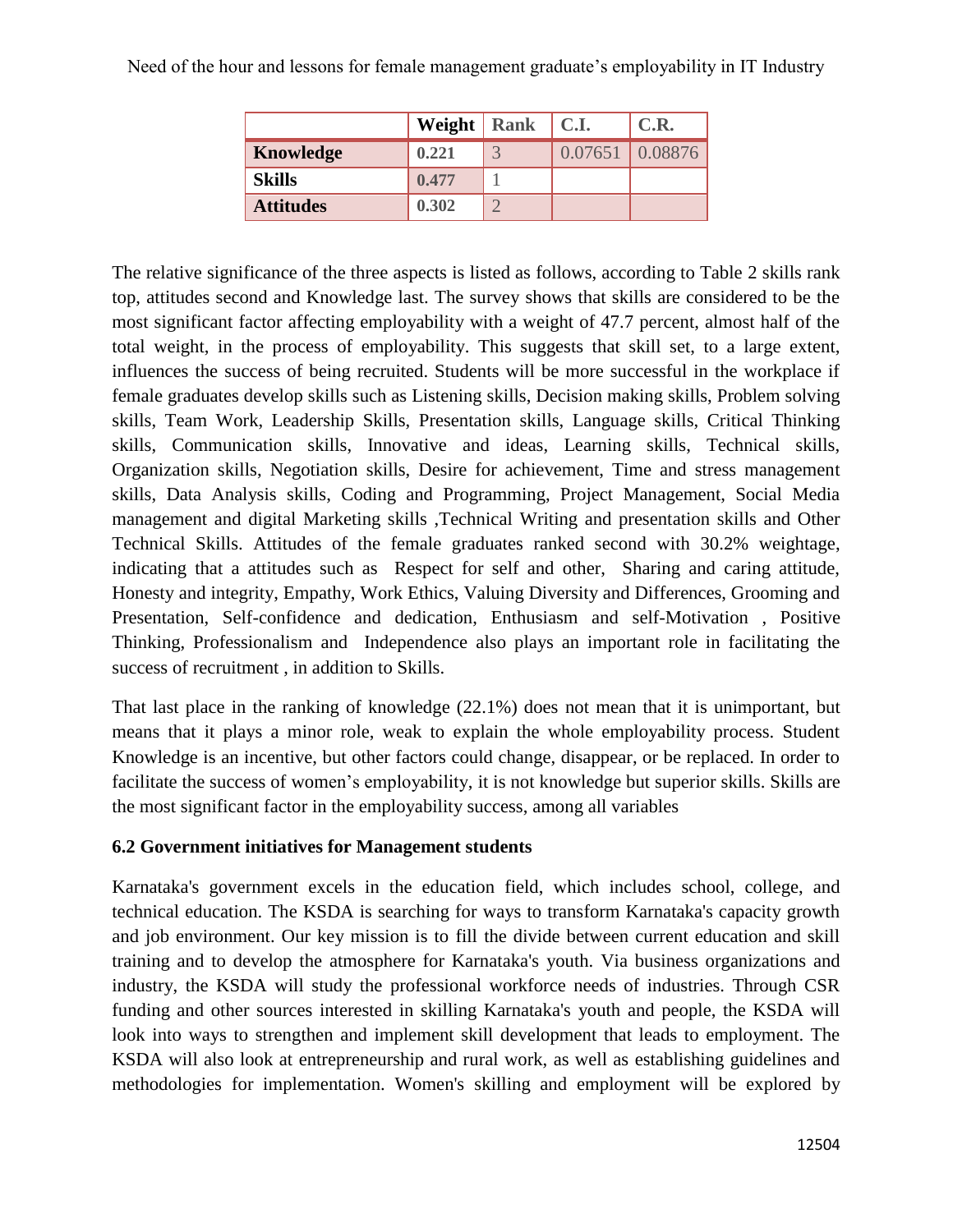simplifying requirements and compliance processes. The KSDA's 'Nava Chaitanya' initiative will look at new fields of skilling and hiring professional workers.

The KSDA was developed by the Government of Karnataka's Department of Skill Creation, Entrepreneurship, and Livelihood to create quality standards in skills training and jobs, such as Curriculum Planning, Credit Mechanisms, Guidance for Training of Trainers (TOT), implement creative and global best practices, design, and improve labor market information systems, among other items. $^{11}$ 

The following activities will be prioritized by the KSDA:

- Set high expectations for professional growth.
- Prepare a skills training program, lesson, content, and credit system.
- Creating instructional instructions for coaches.
- Prepare requirements for skill preparation and increase the consistency of the state's skill programs.
	- o Using global principles and best practices, plan and improve labor market knowledge and data structures.
- To serve as a think-tank forum for research contributions on capability growth.
- To participate in other tasks in order to meet the KSDA's goals.

#### **6.3 Need of the hour**

The lecturers and Management colleges must give these young people the know-how they need to find jobs and make progress in a business environment. And this development in skills must start at an early stage, even if the student already graduates. Even if technological abilities are essential, it also matters to make the student or candidate adaptable to the job, other attributes such as spoken and written English, interpersonal skills, communication skills, situational behaviour. The absence of these skills could threaten the possibility of the applicant during the interview.

The curriculum and purpose of technical education to help the students to secure employment must be evaluated. It should address the concerns of its stakeholders. The main goal of colleges is not to put their graduates into employment. In order to recognise, addressing and transcend these major inequalities, and further reflect their sharing links, university administrations and employers both need to advocate open communications and continuing dialogue. One reason why university teachers cannot know what qualities are lacking and have no way to educate students is a possible inability to talk about the need to hire students (Hofstrand, 1996). And if teachers in higher education may be unaware of the differences, corporate employers are and therefore should improve these training skills (Taylor, 1998). Companies should also collaborate with university institutions to teach them the skills needed for market success (Paulson, 2001).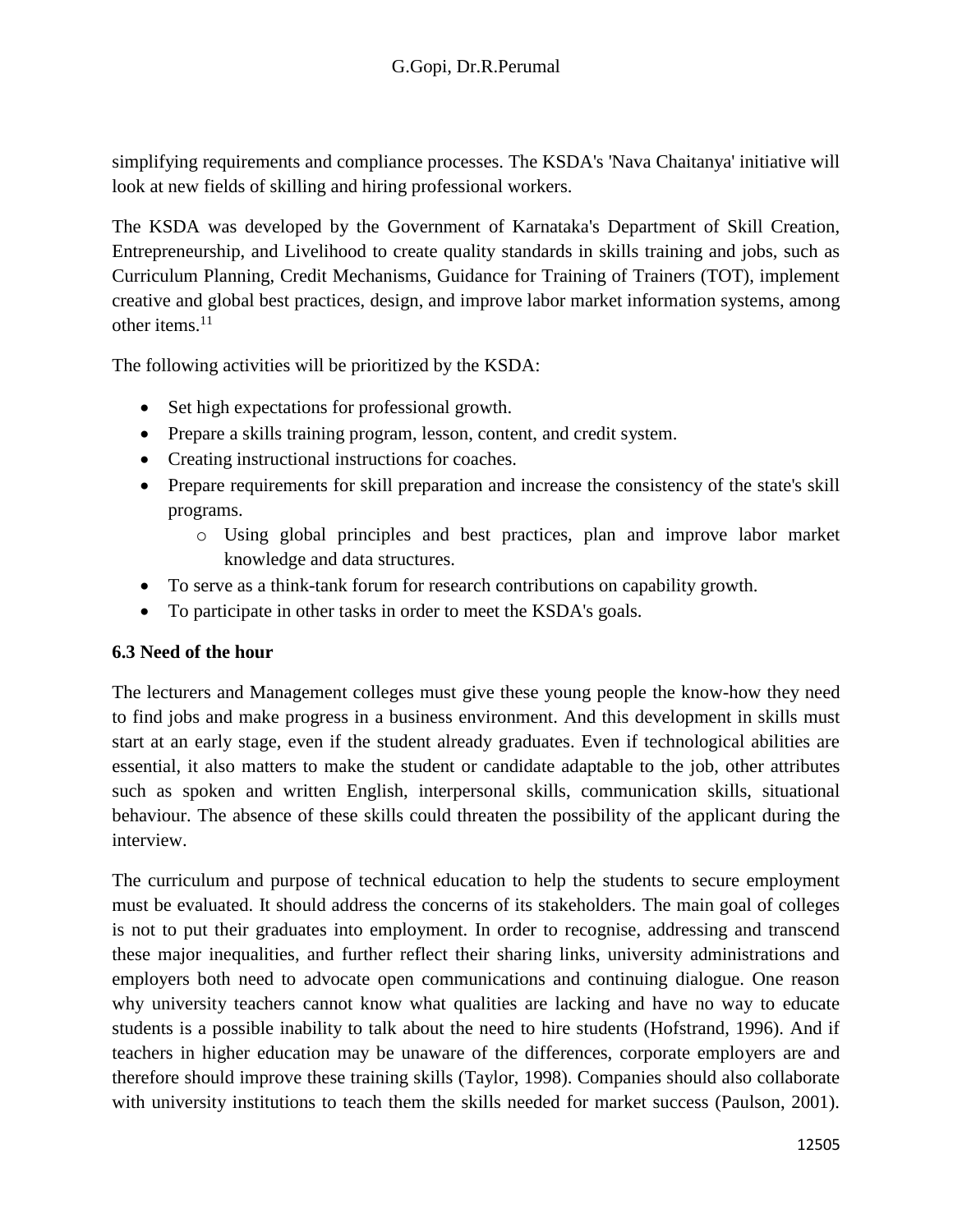Teichler (1999) concluded that institutions of higher education should prepare students for three functions: teaching, education and socialisation. The instructional task is built on the emotional, analytical and know-how skills required to understand a large number of skills; the educational purpose is focused on skills to support the students in specialised activities; and the socialisation function is based on the 'values, attitudes and behaviours.'

Graduates studying at an BBA/MBA programme must also acquire advanced communication skills such as seminars, lead meetings and email writing among other topics for executive positions in the industry. Business English should also be used and learned by experts in BBA/MBA programmes. Students learn to communicate, not just by listening to it, in various ways. Since certain learners are lacking simple grammar, grammar and vocabulary must be taught. Students are expected to expand their learning through conversations and class interactions beyond conceptual contexts. By pursuing practical indicators and trusteeship guidelines, students may improve their skills. The teacher is attentive with a constant feedback approach to students' progress. An initiative like KSDA should be pursued for BBAMBA colleges which act as a link between industry and academia.

In collaboration with the IT sector, NASSCOM worked towards a long-term involvement of academia through professional development programmes, collective leadership, updates of the programme and regular industry-academic interface. The initiative is now underway. Another important area that industry hopes to address in such interventions is the development of soft skills, especially in communication and presentation. It has signed MoUs with UGC and AICTE to further the steps. The researchers studied 2-3-month classes in a "finishing school" for IT practitioners. This will raise the number of "employable" persons by 20-25%. BPO registration for entry-level jobs is also required in the meantime (NASSCOM Assessment of Competence). The objective is to assess candidates on seven fundamental skills required of BPO staff. These functions include keyboarding, teamwork, articulation, and presentation in addition to synchronisation. However, the IT sector is restricted to all these interventions. Training models similar to this can be seen in other departments and graduates of management.

#### **6.4 Lesson for students**

Some powerful insights for the female students to enhance their employability:

• Clarity on the subject: Life is an open-book exam, as one must recognize. You will have access to all theoretical knowledge when working on an assignment. Nobody will hire you if you memorize them and use them instead of textbooks. They will, however, want you to be a part of the team and will value your ability to apply theories to real-life situations in order to solve problems. Open-book exams with simulations and case studies are necessary in today's world, so that the new generation of students breaks free from the habit of memorizing "by heart" and instead develops critical thinking skills to improve their logical and analytical abilities.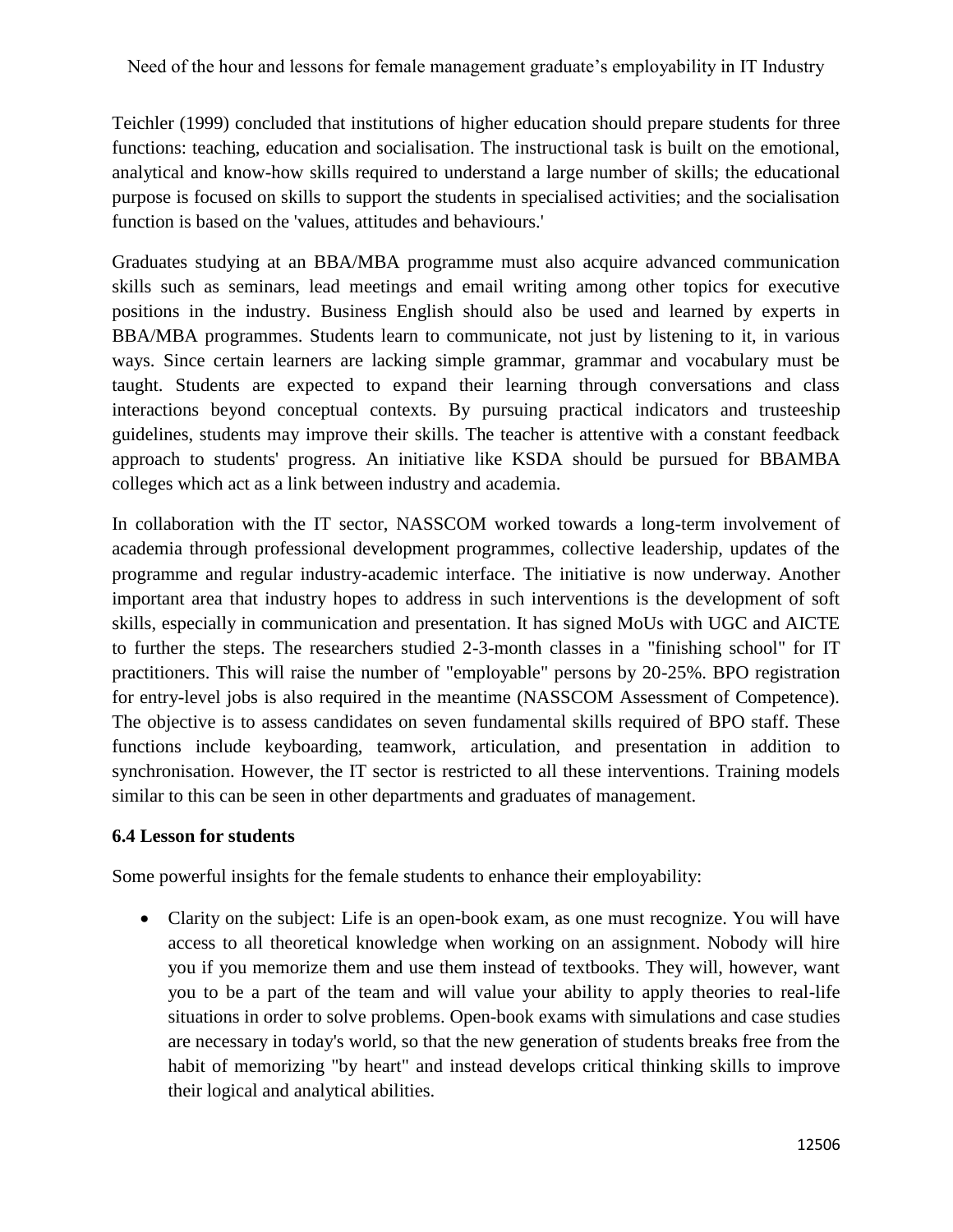- Effective communication: If you can't express yourself clearly, your conceptual clarity and understanding won't get you very far. Your communication skills demonstrate a 360 degree perspective of confidence, objectivity, and maturity. Lord Macaulay's 1835 chalk and talk method, as well as a "one-size-fits-all" narrative, are insufficient. Students rarely receive individualized mentoring or the opportunity to develop as mature, self-assured individuals, and as a result, they are often unaware of their own strengths and development needs. It's past time for us to start treating people as individuals rather than groups based solely on their age. Improving the pupil-teacher ratio (PTR) and emphasizing skills such as public speaking on a variety of topics of interest, encouraging active participation in sports and cultural events, student exchange programs, social work, and festivals, among other things, may aid in this regard. Academia must understand that providing a path to holistic development is their responsibility. It's past time for us to stop underselling ourselves and start embracing who we are and what we stand for. Our educational system's goal cannot be limited to producing bookworms capable of memorizing long passages. Individuals who can carry the baton forward must be creative, confident, and complete.
- Collaboration between businesses: Interning in the industry; working in a family business after school; taking a summer job; or attempting any type of entrepreneurial venture (no matter how small or large—even if it's just setting up a food stall at your college fest) will expose you to real-life challenges and teach you how to deal with them. It's also crucial to hire industry-experienced educators as full-time or part-time professors at various academic institutions. These individuals are expected to have a more practical and objective approach to the industry's needs, as well as the ability to mentor and shape young minds.
- Working together: Most exams are designed to evaluate an individual student's knowledge of the syllabus rather than their ability to work in a group. When a student leaves campus and enters the working world, she or he is likely to become part of a larger ecosystem. The student (now a young professional) must learn to balance divergent viewpoints and competing interests while keeping the flock together year after year to deliver. Team sports, cultural activities such as group theater, and group discussions can all help.
- Working on multiple projects: The ability to manage and prioritize your task list is critical. There are no universally applicable formulae in this case. It must be based on a variety of factors, such as the request's urgency, materiality, and origin. If you have led an active student life in which you have been able to pursue a variety of interests such as music, sports, rock climbing, cooking, or community service while balancing your priorities and performing well in school, you will find it much easier to adjust to this. The necessity of the hour is smart work, not just hard work.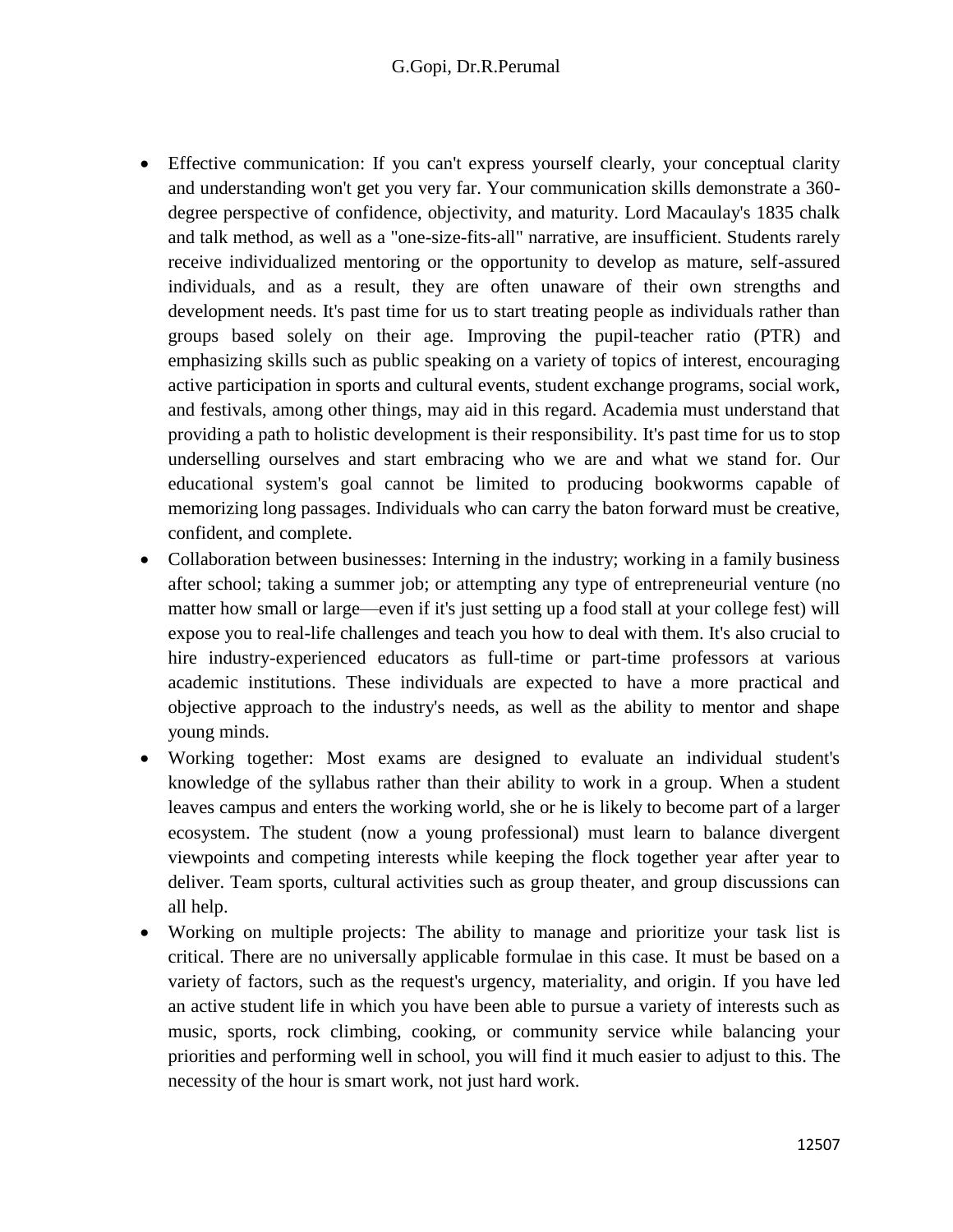- Other skills that are required: As you progress up the value chain in any organization, developing and exhibiting a sense of ownership, professionalism, out-of-the-box thinking, flexibility, a willingness to learn, a positive attitude, and so on will become increasingly important.
- Although the new school system has gaps and difficulties, one hopes that changes are expected to improve for the better. It is only a matter of time before both new recruits to the workforce as well as mid level line managers can try to be better trained by availing online digital courses. Leveraging available technologies can assist in honing their abilities and also promote peer-to-peer learning. Students would become co-creators of awareness.

#### **7. Conclusion**

In schooling and training, human capital is created in the form of know-how and expertise, which increases the productive potential of employees. Training is considered part of the wealth production continuum and it is seen as a form of capacity development. The central point among economists is that as demand for educational training rises, so will the number of different types of schooling available to satisfy it. While workforce capacity is a significant barrier, for many job seekers, the lack of a sufficient training opportunity is a greater issue. On the other hand, India has the world's largest reservoir of great scientists and engineers, but due to a divide between those who succeed in academia and those who succeed in industry, India has been unable to completely use their abilities. This issue is particularly prevalent among female graduates. Human resources expertise and talents are among the facets of human resources administration and job ability that universities create. The study's ultimate aim is to develop learning strategies for university graduates. Its aim is to discover how preparation for successful information management will help current female student abilities and the importance they create. Graduates in a BBA/MBA programme must also learn specialised networking techniques such as workshops, conference leadership, and email composition, among other things, in order to be considered for executive roles in the industry. Experts in BBA/MBA programmes can also use and learn business English. Students learn to communicate in a variety of ways, not just by listening to it. Grammar and vocabulary must be learned since certain students lack basic grammar skills. Students are encouraged to extend their learning beyond conceptual structures through discussions and class experiences. Students can develop their expertise by following realistic indicators and trusteeship rules. The instructor pays close attention to the students' success and provides frequent guidance. A programme similar to KSDA should be followed for BBA/MBA colleges that serve as a bridge between business and academia.

#### **References**